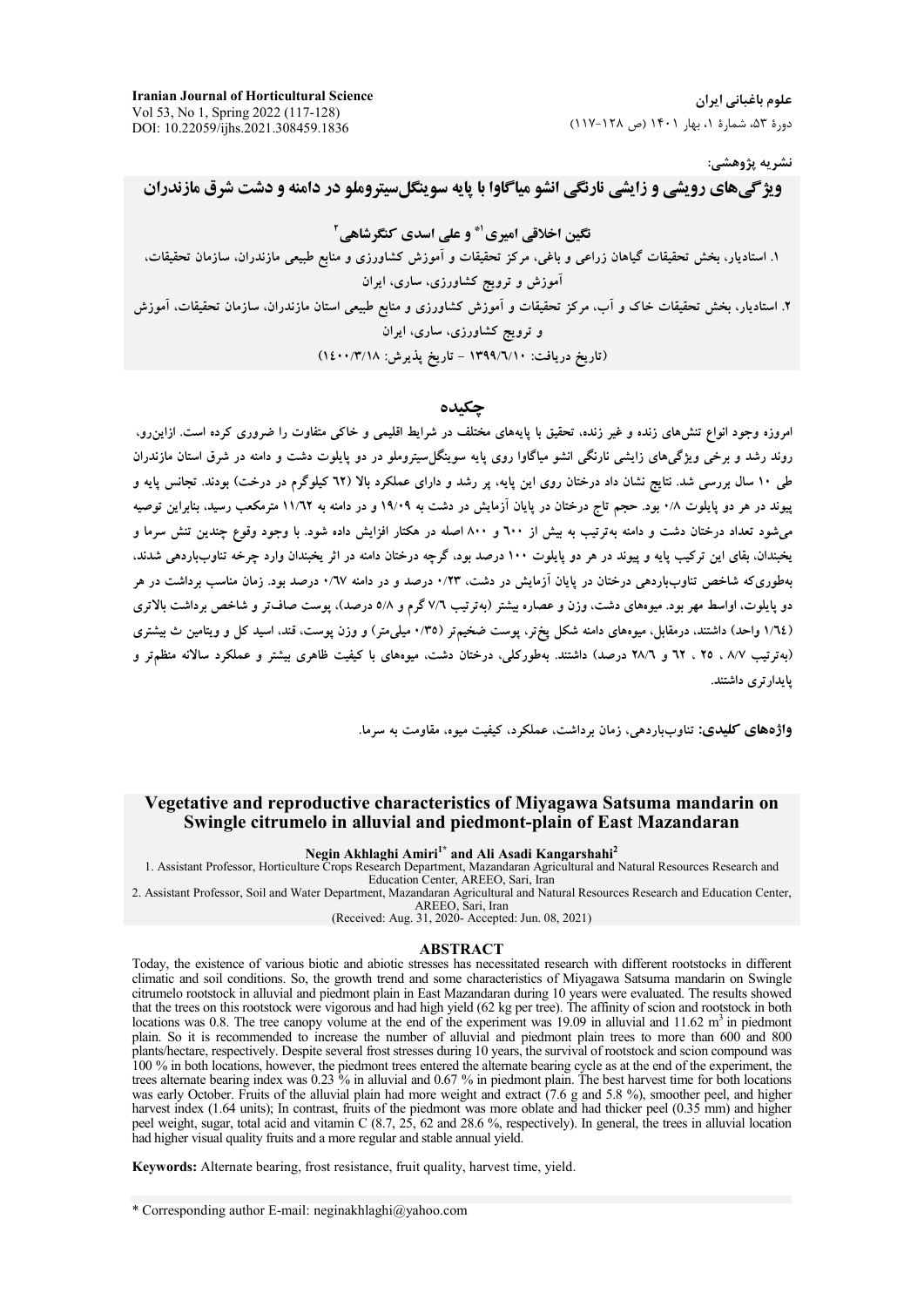پرتقال بین سالهای ٢٠٠٠ تا ٢٠١۴، به میزان ١٢/٣ درصد و در همین مدت برای نارنگیها، بیش از ۲۲/۲ درصد افزایش یافته است (FAO, 2016). نارنگی ساتسوما (Satsuma) یا انشو (Citrus unshiu) یک گونه بدون بذر و آسان پوست مرکبات است. مبدا آن چین است. در طبقهبندی تاناکا یک گونه مجزا است. در طبقهبندی سوینگل، یک گروه از گونه نارنگی است. میوه آن یکی از شیرینترین انواع مرکبات با بافتی لطیف و ذوب شونده است. انشوها برای مناطق با زمستانهای خیلی سرد که برای مرکبات دیگر تحمل يذير نيست ايدهآل هستند ولى بايد فصل رشد آنها به قدر كافي گرم باشد تا ميوههاي زودرس آنها با كيفيت خوب توليد شوند (Anderson & Ferguson; 2015). میوههایی که در مناطق نیمه گرمسیر مرطوب رشد می کنند قبل از این که رنگ پوستشان تغییر کندکیفیت خوراکی خوبی دارند. به عبارتی، کیفیت داخلی تجاری در این نارنگیها قبل از سبززدایی بیرونی، کامل میشود و مثال خوبی برای اختلاف در بلوغ تجاری و فیزیولوژی محسوب میشوند. از اینرو، نسبت قند به اسید (TSS/TA) در زمان برداشت شاخص معتبرتری نسبت به رنگ پوست است زیرا تغییرات مهمی بسته به شرایط درجه حرارت و رطوبت محیط در توسعه رنگ یوست اتفاق می افتد Iglesias) et al., 2007). شاخصهای بلوغ برای ارقام نارنگی می توانند بر طبق منطقه رشد، بازار مقصد و رقم، تفاوت قابل ملاحظهای داشته باشند. شاخصهای اصلی بلوغ شامل استانداردهای حداقلی برای کیفیت میوه شامل درصد عصاره، کل مواد جامد محلول (درجه بریکس)، شاخص برداشت (TSS/TA) و بخشی از سطح میوه که رنگ تیپیک رقم را نشان بدهد میباشند (Unece standard, 2017). یکی از مشکلات بعضی از ارقام مرکبات از جمله نارنگیهای انشو، مشکل تناوبباردهی است. این درختان در سالهای متوالي محصول منظمي توليد نمي كند. عملكرد بالا در یک سال معمولاً همراه با عملکرد بسیارکم در سال آتی است. در واقع درسال پرمحصول، درخت دارای تعداد زیادی میوه کوچک است و این میوهها بهعلت فقدان بازاریسندی مناسب، از سود اقتصادی کافی

### مقدمه

استفاده از سیستم پایه و پیوند در باغداری مدرن اجتناب ناپذیر است زیرا سبب کاهش دوره نونهالی و کاهش رشد رویشی درخت و نیز افزایش یکنواختی و پایداری باغ در مقایسه با استفاده از درختان بذری می شود (Castle, 2010). تصمیم اینکه چه پایهای برای باغ انتخاب شود اثرات مهم طولانی مدتی بر پتانسیل و سودآوری باغ دارد. هیچ پایه خاصی برای همه مناطق يا همه ارقام مناسب نيست. تحقيقات انجام شده در دنیا نشان داده است که پایههای مرکبات در شرایط مختلف فیزیکی و شیمیایی خاک، پاسخهای متفاوتی نشان میدهند در نتیجه باید دقت زیادی در انتخاب بهترین پایه برای شرایط خاک، Akhlaghi Amiri, ) محيط و اهداف بازار انجام داد 2002). يايه تاثير (2019; Bassal, 2009; Georgiou, 2002). زیادی بر بسیاری از جنبههای تولید از جمله اندازه تاج، عملکرد، سازگاری با پیوندک و نیز تحمل به شوری و بیماریها دارد. همچنین پایه میتواند هم بر زمان برداشت و هم بر کیفیت میوه تاثیر بگذارد و هر دو این فاکتورها تاثیر زیادی بر برگشت سرمایه دارند (Akhlaghi Amiri, 2020; Hardy, 2004; Castle, (1995. بعد از انجام پیوند، یک رابطه همکاری و رقابتی بین پایه و پیوند شکل میگیرد. چگونگی رشدهای بعدی به تجانس (affinity) که نسبت محیط تنه در پیوندک و پایه است بستگی دارد. درجه تجانس وابسته به عكسالعملهاى فيزيولوژى بين پايه و پيوند است که خود به عوامل متعددی از جمله تفاوت در بافت و ساختمان، دورههای رشدی پایه و پیوند، شرایط محیطی و فیتوهورمونها بستگی دارد و جنبههای هیستولوژی، سیتولوژی و بیوشیمیایی هم در آن دخیل است (Jianhua & Weifu, 2005). هر چه عدد تجانس به عدد یک نزدیکتر باشد تجانس بين يايه و پيوند بالاتر است (Bisio et al., 2003).

نارنگیها به دلیل پوست شدن آسان، عطر و طعم جذاب و همچنین خواص سلامتی و تغذیهای، مناسب بازار تازهخوری هستند و سطح بیشتری نسبت به مركبات ديگر در مناطق كشت مركبات كاليفرنيا، مدیترانه و آسیا به خود اختصاص دادهاند. تولید جهانی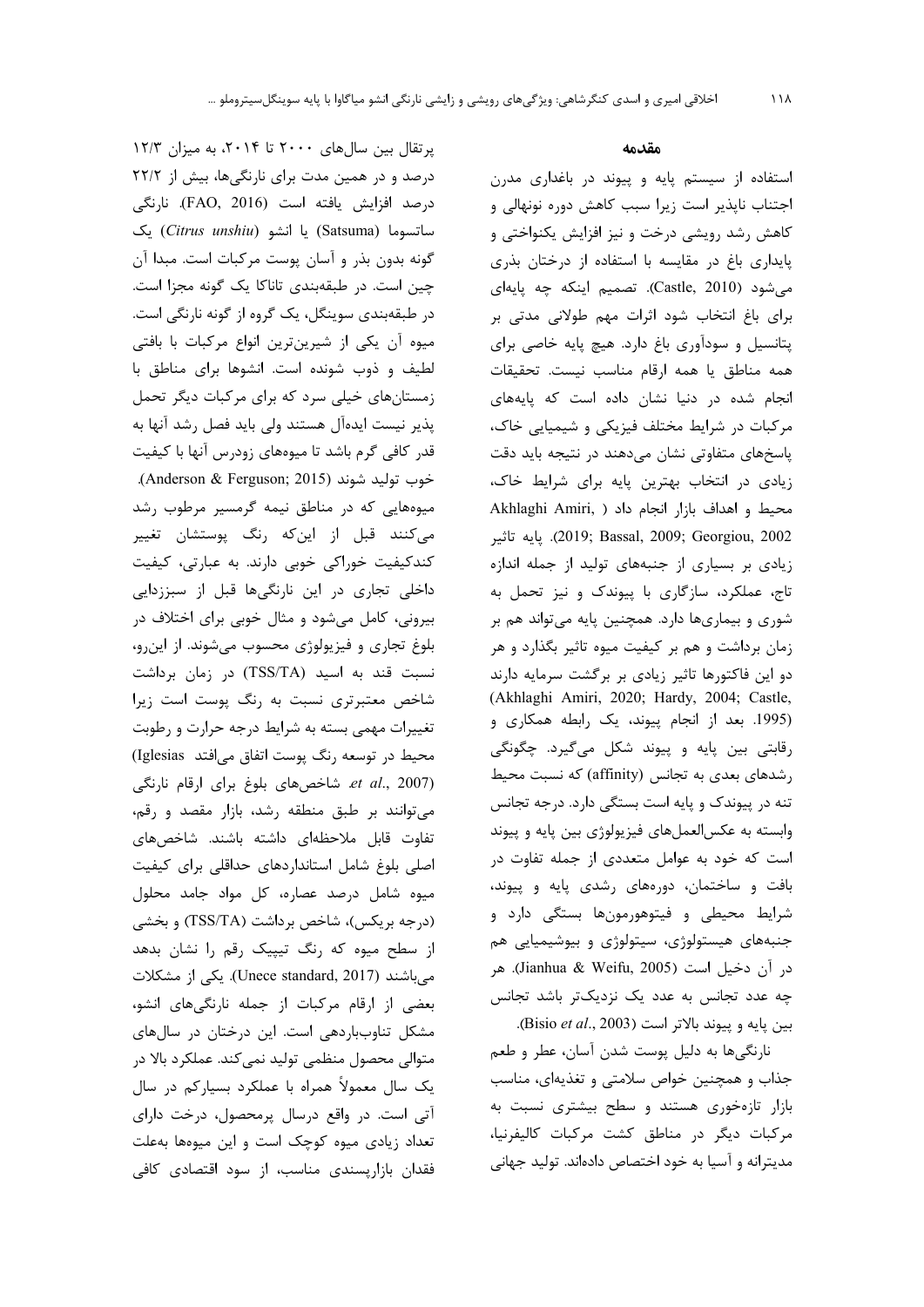برخوردار نیستند، ازطرف دیگر درسال کم محصول، تعداد ميوه تشكيل شده بسيار اندك، اندازه ميوهها بیش از حد، درشت و پوست میوهها ضخیم و خشن است بنابراین باز هم فاقد بازاریسندی مناسب هستند .(Monselise & Goldschmidt, 1982).

پایه سوینگل سیتروملو از اواخر دهه ۱۹۸۰ به دلیل مقاومت به ویروس تریستزای مرکبات، عملکرد بالا و کیفیت خوب رقم پیوند شده روی آن، در فلوریدا رایج شد. از اواسط دهه ۱۹۹۰ حساسیت این پایه در pH بالا به خصوص در خاکهای با رطوبت بالا و یا میزان رس زیاد نزدیک سطح خاک مشخص شد. در این نواحی، رقم روی این پایه ابتدا خوب رشد میکند ولی بعد از ۷-۵ سال، قدرت و حاصلخیزی آن کاهش یافته و شروع به زوال می کند (Stover et al., 2002). سوینگل سیتروملو تحمل به خشکی متوسط و تحمل به سرمای بالایی دارد. درختان روی آن پررشد، بزرگ، عملکرد متوسط تا بالا (بسته به رقم) دارند. توانایی آن برای نگهداری میوه روی درخت خوب است. در خزانه پایهای قوی با درصد نوسلار بالاست. این پایه میوههایی با عصاره بالا و TSS بالا و اسید متوسط تولید میکند. میوهها روی آن میان رس تا دیررس می شوند. به مقادیر بالای کلراید در خاک و آب آبیاری حساس است ولی تحمل به شوری آن بیشتر از دورگهای دیگر پونسیروس مثل ترویر سیترنج و کاریزو سیترنج گزارش شده است. در خاکهای با آهک بالا، کلروز نشان میدهد. در خاکهای با رس بیشتر از ۳۰-۲۵ درصد، رشد ریشه محدود میشود. سیتروملو برای خاکهای سنگین رسی با آبیاری بیش از حد، نامناسب است. (Hardy, 2004). این پایه در مناطق ساحلی با زهکش ضعیف ناکارآمد است (Castle et al., 2011). در آزمایشی گلدانی، واکنش تغذیهای نارنگی انشو با پایه سوینگل سیتروملو به خاکهای آهکی شرق مازندران بررسی شد و گزارش شد که این پایه، در خاکهای با آهک کل بیشتر از ۱۴ و آهک فعال بیشتر از ۵ درصد به دلیل رسوب آهن در آپوپلاست سلولهای برگ و ریشه و کاهش راندمان فيزيولوژيكى آن قابل توصيه نيست ( Asadi 10 (Kangarshahi & Akhlaghi Amiri, 2017

ژنوتیپ مرکبات به عنوان پایه در شرایط خاکهای آهکی برای تعیین تحمل آنها به کلرز آهکی در آدانا ترکیه بررسی شدند. بر طبق نتایج، کلروفیل برگ و مقياس كلرز آهن برگ پايه سوينگل سيتروملو بسيار شديد بود (Meral et al., 2015). بررسی راندمان عملكرد و كيفيت عصاره پرتقال والنسيا روى پايههاى مختلف نشان داد که در پنج سال اول باردهی میوه، راندمان عملكرد تاج و كيفيت ميوه روى همه پايهها با افزایش سن درخت افزایش یافت ولی در مراحل بعدی، راندمان عملکرد پایه سوینگل سیتروملو بیشتر از بقیه پایهها بود (Zekri, 2008). در آزمایشی در برزیل، درختان نارنگی انشوی اوکیتسو روی پایه سوینگل سیتروملو نسبت به هشت پایه دیگر بیشترین عملكرد را نشان دادند. بيشترين اختلاف بين قطر تنه در پایه و پیوند در پایه سوینگل سیتروملو دیده شد (Tazima et al., 2013). عملكرد تجمعي (١٩٩۴ تا ۱۹۹۸) نارنگی انشوی زودرس یاماکاوا روی پایه سیتروملو بیشتر از شش پایه مورد آزمایش دیگر در ژاپن بود و نیز میوههای نارنگی روی این پایه بیشترین بریکس عصاره را داشتند. در درختان روی سیتروملو نسبت وزن خشک اندام هوایی به ریشه ۱/۷۷ بود که نشان دهنده مقدار نامتناسب کل ماده خشک توزیع شده در اندامهای هایی درخت است. ولی بر پایه قدرت رشد، عملکرد وکیفیت میوه، این پایه بهترین پایه برای این رقم از بین ٧ پایه آزمایش شده، معرفی شد (Noda et al., 2001). اثر ۱۴ پایه بر فتوسنتز برگ، توزیع تولیدات فتوسنتزی و رشد درختان یکساله انشو سوجی یاما بررسی شد. مقدار پتاسیم در برگهای درختان با عملکرد پایین، بیشتر از درختان پرمحصول بود زیرا پتاسیم در میوه تجزیه می شود. همبستگی منفی بین عملکرد و پتاسیم برگ وجود داشت. سینک ریشه در پایههای با نسبت بالاتر اندام هوایی به ریشه، کاهش می یابد و درمقابل عمل سینک قسمتهای هوایی به نسبت افزایش مییابد. چون درختانی که این نسبت در آنها بالاتر است ریشه کمتر و اندام هوایی بیشتری دارند ریشه آنها فعالیت فیزیولوژی بالاتری دارد. بنابراین میتوان گفت که پايهها بر توزيع محصولات فتوسنتزى موثرند. گزارش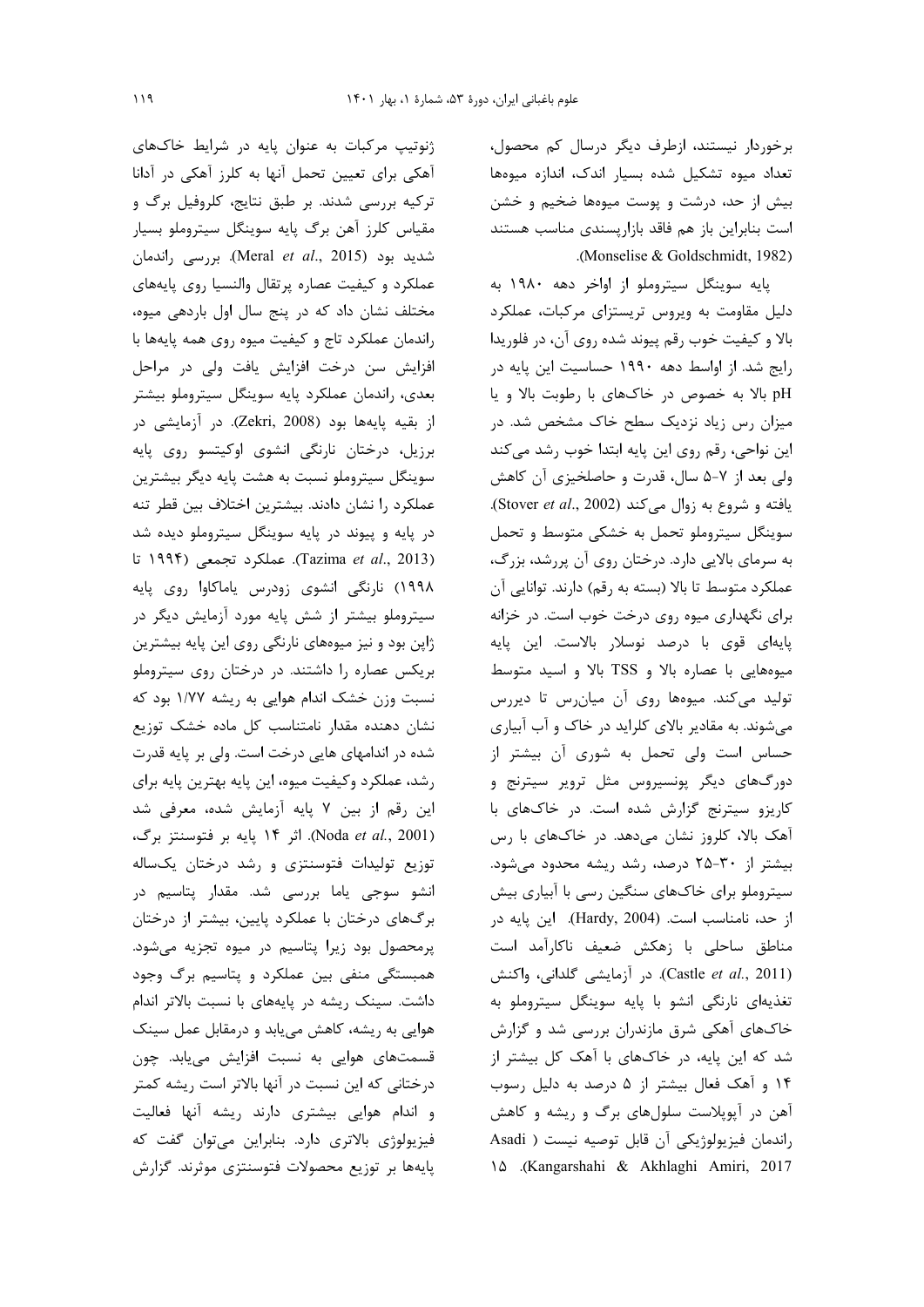شده که هدایت هیدرولیکی ریشهها همبستگی مستقیمی با مقادیر تبادل  $\text{CO}_2$  در برگهای مرکبات دارد. بنابراین وظایف ریشهها همچنین بر ظرفیت مواد فتوسنتزی و توزیع آن در درختان موثر است .(Morinaga & Ikeda 1990)

سیستم پراکندگی ریشه و سازگاری پایههای مختلف مرکبات به خاکهای با بافت مختلف، متفاوت است. بنابراین کارایی پایهها در شرایط آب و هوایی و خاکی مختلف نیز متفاوت است. با توجه به تاثیر پایهها در رشد، عملکرد و کیفیت رقم محصول و نیز به دليل تمايل كمتر استفاده از پايه نارنج (بهعلت شیوع گسترده بیماری تریستزا و حساسیت پایه نارنج به آن و همچنین حساسیت بالای این پایه به مانداب و وجود مشکل مانداب در بسیاری از خاکهای با بافت سنگین مازندران) و بهعلت تنوع شرایط خاک و اقلیم بهویژه در شرق مازندران، تولیدکنندههای استان برای انتخاب پایه مناسب جایگزین نارنج برای هر رقم و در منطقه مورد نظر دچار سردرگمی هستند ( Asadi Kangarshahi & Akhlaghi Amiri, 2018). همچنین، برای استفاده بهینه از زمین، فاصله کاشت درختان بايد بر اساس حجم تاج مورد انتظار درخت بالغ روى پایه انتخاب شده در خاک و اقلیم منطقه در نظر گرفته شود. یک باغ متراکمتر ممکن است علیرغم سرمایهگذاری اولیه بالاتر، بازگشت و بازده اقتصادی زودتری نیز فراهم کند. از این رو، مطالعه در شرایط منطقهای، برای توصیه پایه مناسب هر منطقه، حائز اهميت است. در اين تحقيق، تاثير پايه سوينگل سیتروملو بر ویژگیهای رویشی و زایشی نارنگی پیش رس انشوی میاگاوا، در شرایط اقلیمی و خاکی دو منطقه در شرق مازندران (دشت و دامنه) طی ۱۰ سال مورد بررسی قرار گرفته است.

## مواد و روش ها

به منظور بررسی تاثیر پایه سوینگلسیتروملو (Swingle citrumelo) بر صفات رویشی و زایشی نارنگی انشوی پیش رس میاگاوا ( .Citrus unshiu cv. Miyagawa) در شرق مازندران، آزمایشی در قالب طرح بلوکهای کامل تصادفی با چهار تکرار و چهار

درخت در هر تکرار در دو پایلوت دشت (ایستگاه تحقیقات باغبانی قائمشهر) و دامنه (ایستگاه مهدشت ساری) به مدت ۱۰ سال (۱۳۹۷-۱۳۸۸) انجام شد. تجزيه دادهها بهصورت تجزيه مركب زمان صورت گرفت. در پایان، آنالیز دادهها با نرمافزار MSTAT-C انجام شد و مقایسه میانگینها براساس آزمون دانکن صورت پذیرفت. ایستگاه تحقیقات باغبانی قائمشهر با عرض جغرافیایی ۳۶ درجه و ۲۷ دقیقه شمالی و طول جغرافیایی ۵۲ درجه و ۵۳ دقیقه شرقی با ارتفاع ۱۴/۷ متر از سطح دریا (اداره کل هواشناسی استان مازندران) با بافت خاک لومی، آهک کل ۱۱٪ و pH حدود ۷/۸ در منطقه دشت مازندران قرار گرفته است. ایستگاه مهدشت ساری با عرض جغرافیایی ۳۶ درجه و ٣١ دقيقه شمالي وطول جغرافيايي ٥٣ درجه و ٣ دقیقه و ارتفاع ۱۱۸ متر از سطح دریا و فاصله ۳۰ کیلومتری از دریای مازندران (اداره کل هواشناسی استان مازندران) با بافت خاک لوم رسی، آهک کل ۰٪ و pH حدود ۶/۲ در دامنه کوهیایه قرار گرفته است. دادههای هواشناسی نشان میدهد در ایستگاه هواشناسی قراخیل قائمشهر، میانگین بارش ۷۱۹ میلیمتر، دمای حداکثر ۲۳/۳، دمای حداقل ۱۲/۵، حداكثر مطلق دما ۴۰/۶ و حداقل مطلق دما ۶- درجه سانتی گراد در دوره بلند مدت ۱۵ ساله بوده است (اداره کل هواشناسی استان مازندران).

پیوندکهای نارنگی انشوی پیش رس میاگاوا در بهار سال ۱۳۸۸ فراهم و روی سوینگلسیتروملو پیوند شد. مراحل آمادهسازی بستر آزمایش در دو پایلوت، در پاییز و زمستان ۱۳۸۸ انجام شد و در بهار سال ۱۳۸۹ نهالها در زمینهای اصلی با فاصله ۴×۴ متر (۵۰۰ درخت در هکتار) کاشته شدند و همزمان سیستم آبیاری قطرهای در پایلوتهای مورد نظر تعبیه شد. نگهداری از نهالهای جوان و درختان در طول دوره آزمایش از جمله مبارزه با علفهای هرز، مصرف کودهای شیمیایی، آبیاری و سمپاشی بهطور تقریبا یکسان در هر دو پایلوت انجام شد ( Asadi ;<br />
Kangarshahi & Akhlaghi Amiri, 2014; 2018 ابتدای کاشت نهالها در زمین اصلی به مدت سه سال (۱۳۹۱-۱۳۸۹) عملیات هرس فرمدهی و بعد از شروع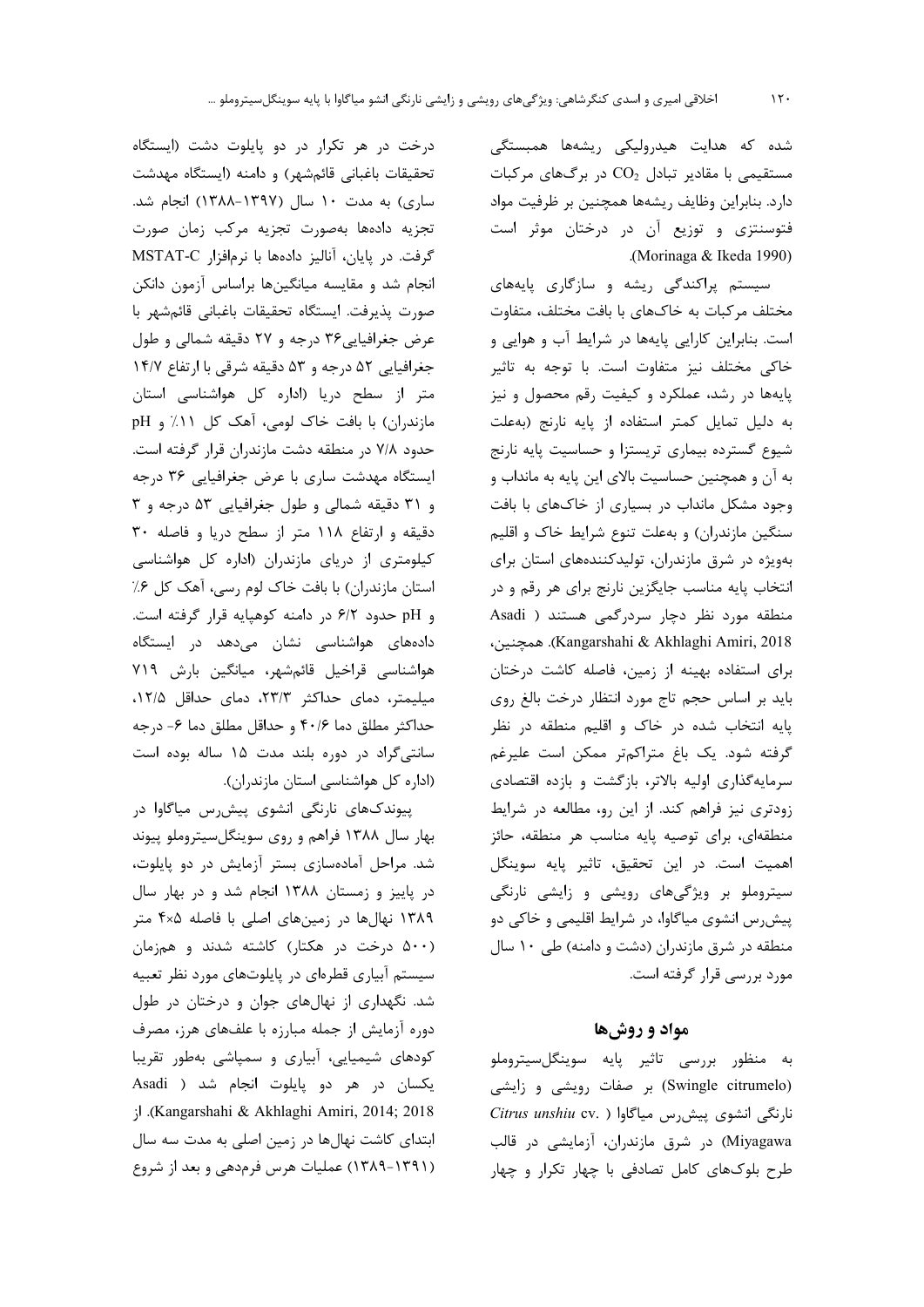معادله TCSA= Perimeter $^2$ 4 $\pi$  به دست آمد که در Perimeter j سطح مقطع عرضى تنه و Perimeter محيط تنه است (Dalal & Brar, 2012). حجم تاج با استفاده از معادله  $\rm R^2H$   $\rm R^2H$  بهدست آمد که در آن R نصف قطر تاج و H ارتفاع درخت مى باشد. راندمان عملکرد هر درخت با استفاده از نسبت عملکرد (کیلوگرم در درخت) به حجم تاج (متر مکعب در درخت) و عملکرد تجمعی، با استفاده از مجموع عملکرد هر تیمار از سال ۱۳۹۳ تا سال ۱۳۹۷ بهدست آمد (Stenzel & Neves, 2004). براي محاسبه شاخص تناوبباردهی از سال ۱۳۹۳ تا ۱۳۹۷ از رابطه (١) استفاده شد.  $I =$ 

 $(1)$  $1/(n-1)$  { $|(a_2-a_1)|/(a_2+a_1) + |(a_3-a_2)|/(a_3+a_2)+...+$  $|(a_n-a_{n-1})|/(a_n+a_{n-1})\}$ 

که در آن، n برابر با تعداد سال های آزمایش و a میزان عملکرد در هر یک از سالها میباشد .(Monselise & Goldschmidt, 1982)

مساحت تئوری مورد نیاز درختان بر اساس رابطه (۲) محاسبه شد.  $F (D \cup 0.75) \cup (D \cup 2.5)$ 

$$
E = (D \times 0.75) \times (D + 2.5)
$$
 (7)

که در آن E مساحت تئوری مورد نیاز و D برابر با قطر تاج (میانگین طول و عرض تاج) است و فرض بر این است که شاخههای درختان در خطوط کاشت ۲۵٪ همیوشانی و بین خطوط کاشت ۲/۵ متر فضای خالی (برای انجام عملیات زراعی) داشته باشند. تعداد تئوری درختان هم از نسبت مساحت یک هکتار بر مساحت تئوری یک درخت محاسبه شد. عملکرد تئوری محصول بر اساس تعداد تئوری درخت در هکتار و عملکرد د, ختان محاسبه شد (Tazima et al., 2013).

### نتايج و بحث

ویژگیهای رویشی و زایشی نارنگی انشو میاگاوا با پايه سوينگلسيتروملو ارتفاع، قطر و حجم تاج درختان از سال ١٣٩٠ تا ١٣٩٧ روند افزایشی داشت و نیز همواره در درختان منطقه دشت بالاتر از درختان منطقه دامنهای بود. در آخرین سال آزمایش، حجم متوسط تاج در درختان دشت ١٩/٠٩ و در دامنه ١١/٤٢ مترمكعب بود (جدول ١).

فاز زایشی، عملیات سالانه هرس زمستانه تا پایان آزمايش در هر دو پايلوت انجام شد ( Akhlaghi Amiri 2020 ,Kangarshahi). از اولین سال بعد از کاشت درختان در زمین اصلی به مدت سه سال (۱۳۹۲-۱۳۹۰)، همه گلهای تشکیل شده روی درختان، برای تحریک رشد رویشی درخت، قبل از تبدیل شدن به میوهچه، بهطور مکانیکی حذف شدند. لازم به ذکر است که در بهمن ماه ۱۳۹۲ و نیز در آذر ماه ۱۳۹۵ برف و یخبندان رخ داد. هر سال (۱۳۹۷-۱۳۹۰)، برخی خصوصیات رویشی شامل ارتفاع درخت، طول و عرض تاج، محیط تنه ١٠ سانتیمتر پایین و ١٠ سانتی متر بالای محل پیوند اندازهگیری شدند. عملکرد هر ۳۲ درخت آزمایش از شروع فاز زایشی (۱۳۹۳) تا پایان آزمایش (۱۳۹۷) در زمان برداشت (اواخر مهر) ثبت شد. از سال ۱۳۹۳ تا سال ۱۳۹۵، هر سال در دو مرحله: دهه سوم شهریور و دهه دوم مهر ماه، قبل از برداشت محصول، از هر درخت ۱۰ میوه از قسمت خارجی تاج و از ارتفاع ۲-۱ متری برداشت شد و برخی خصوصیات آنها از جمله وزن میوه و پوست، ابعاد میوه و ضخامت پوست، رنگ و بافت پوست با استفاده از کددهی با شاخصهای چشمی (Stuchi et al., 2009)، میزان عصاره، میزان مواد جامد محلول، اسيديته قابل تيتراسيون عصاره (سیتریک اسید) و میزان اسکوربیک اسید (ویتامین ث) اندازهگیری شد. کرویت میوه (Sphericity) نیز از W ،L معادله  $Q = (LWT^{1/3}/L)$  محاسبه شد که در آن W و T، طول ميوه (فاصله گلگاه تا دم ميوه) و عرض ميوه از دو جهت میباشند و L بزرگترین عدد در بین این سه میباشد (Fattahi Moghaddam et al., 2017). شاخص برداشت با استفاده از نسبت مواد جامد محلول به اسيديته قابل تيتراسيون عصاره، درصد عصاره ميوه با استفاده از نسبت عصاره به وزن میوه و وزن نسبی پوست با استفاده از نسبت وزن پوست به وزن میوه محاسبه شد (Tazima et al., 2013).

تجانس بين پايه و پيوند از طريق محاسبه نسبت Bisio et ) بين محيط يايه تعيين شد 1003 .al., 2003). سطح مقطع عرضی تنه ( Trunk cross sectional area) در پایه و پیوند با استفاده از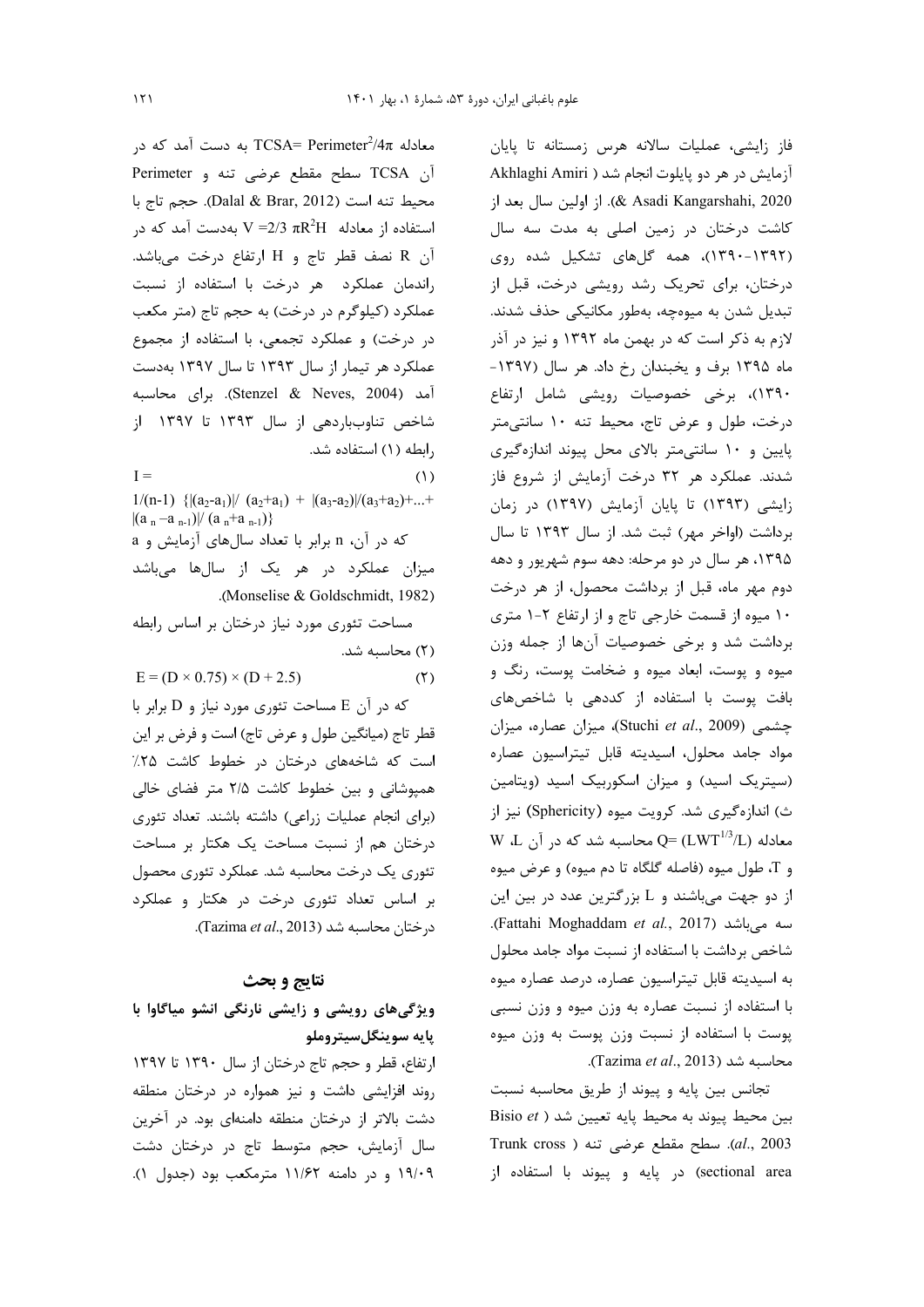ششم بیشتر بود. اثر متقابل سال و مکان نشان میدهد كه اختلاف ارتفاع و عرض تاج و نيز محيط تنه پايه و

پیوندک در درختان دشت و دامنه نسبت به هم در

سال های اول آزمایش بیشتر بوده و به تدریج در طی

سالهای آزمایش کمتر شد (جدول ۱). درصد بقای

درختان نارنگی انشو میاگاوا روی پایه سوینگل سیتروملو

برای درختان هر دو پایلوت صد در صد بود و هیچیک از

درختان در طی مدت ۱۰ سال آزمایش، با وجود عوامل

نامساعد محيطى از جمله وقوع چند يخبندان از بين

نرفتند. بالا بودن مقاومت به سرمای پایه سوینگل

سیتروملو نسبت به دیگر پایههای سهبر گچهای و نیز پایه

نارنج در تحقیقات محققان متعددی از جمله Hardy,

2004 گزارش شده است. همچنین تحمل خوب نارنگی

انشو به زمستانهای سرد در گزارشهای تحقیقاتی ذکر

شده است (Anderson & Ferguson; 2015) كه با نتايج

تحقيق حاضر مطابقت دارد. شكل ١، درختان ١٠ ساله

نارنگی میاگاوا با پایه سیتروملو و محل پیوند آنها را در دو

یایلوت نشان داده است.

بهطور کلی، منطقه جلگهای دشت از عمق خاک بیشتری نسبت به منطقه دامنهای برخوردار است و عمق بیشتر خاک سبب گسترش بهتر و بیشتر درختان و افزایش Asadi Kangarshahi & ) حجم تاج آنها می شود Akhlaghi Amiri, 2018; 2020). در درختان پايلوت دشت، ارتفاع، قطر و حجم تاج در دو سال پایانی تغییر معنیداری نداشت و در واقع اندازه درختان تا حدودی ثابت ماند در مقابل حجم تاج درختان پایلوت دامنه تا سال ۱۳۹۷ همچنان به روند افزایشی خود ادامه داد. متوسط محیط تنه پایه و پیوندک در طول ۸ سال در درختان پایلوت دامنه نسبت به دشت بهطور معنی داری کمتر بود (به ترتیب، ۲۷ و ۲۱ سانتی متر نسبت به ٣۶ و ٢٨ سانتى متر) ولى نسبت محيط تنه پیوندک به محیط تنه پایه (تجانس)، تفاوت معنیداری در دو پایلوت نداشت و تقریبا یکسان بود (٠/٨). تجانس پایه و پیوند طی هشت سال حالت زنگولهای داشت بهطوری که در دو سال اول و دو سال آخر آزمایش کمترین مقدار و در سالهای سوم تا

شکل ۱. درختان ۱۰ ساله نارنگی انشو میاگاوا با پایه سوینگل سیتروملو و محل پیوند آنها در دشت (بالا) و دامنه (پایین). Figure 1. 10 years tree of Miyagawa Satsuma mandarin on Swingle citrumelo rootstock and their graft union in alluvial plain (top) and piedmont plain (below).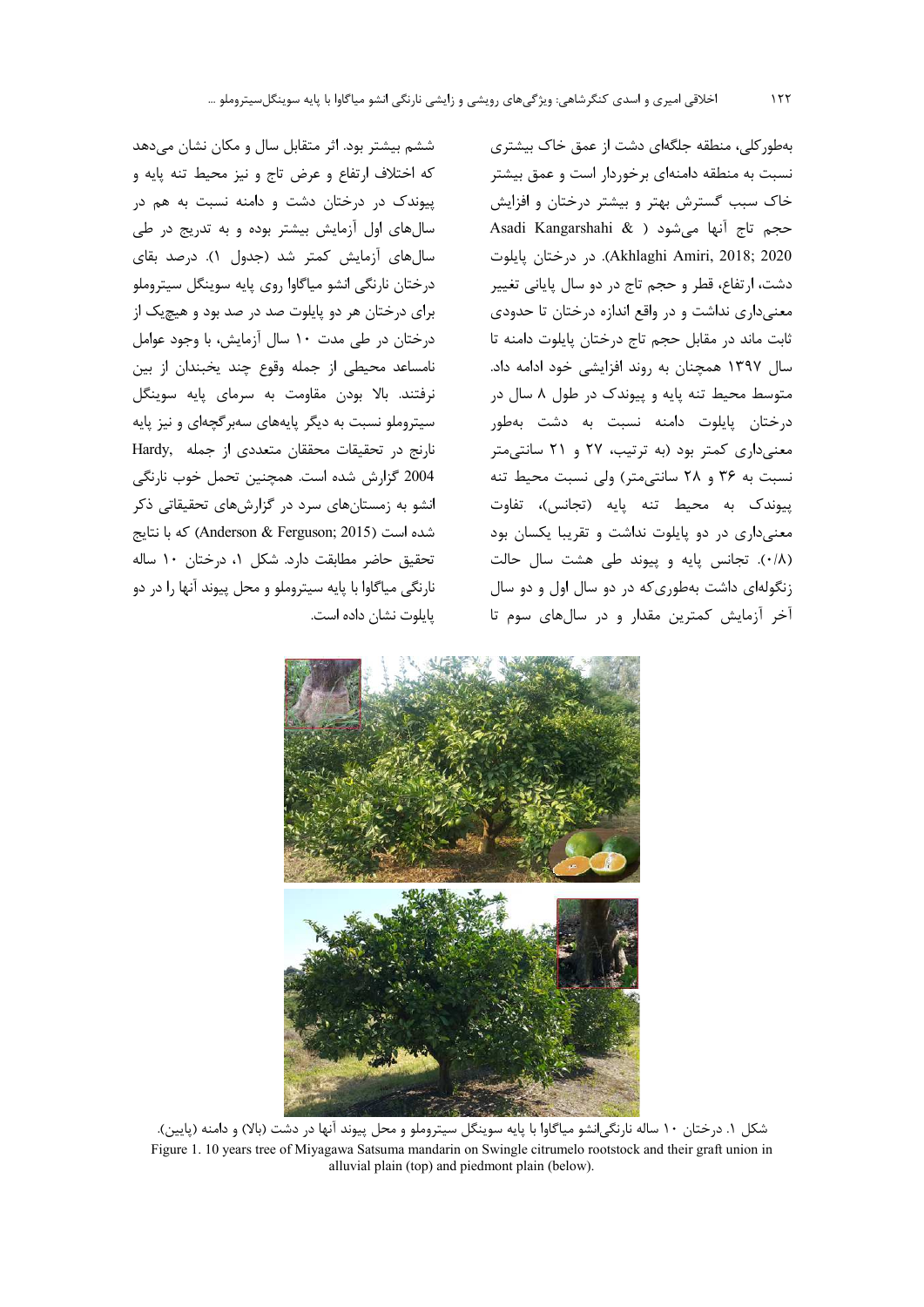|                        |                        | Plant height                           | $\mu$ and $\mu$ and $\mu$ and $\mu$ and $\mu$ and $\mu$ becomes $\mu$ and $\mu$ and $\mu$<br>Rootstock | Scion perimeter      |                    |                                                                                                                                                                                                                                                                                                                                                                                                                                                                                                                                                                                                                     |                   |
|------------------------|------------------------|----------------------------------------|--------------------------------------------------------------------------------------------------------|----------------------|--------------------|---------------------------------------------------------------------------------------------------------------------------------------------------------------------------------------------------------------------------------------------------------------------------------------------------------------------------------------------------------------------------------------------------------------------------------------------------------------------------------------------------------------------------------------------------------------------------------------------------------------------|-------------------|
|                        |                        | (cm)                                   | perimeter (cm)                                                                                         | (cm)                 | Affinirty          | (cm)                                                                                                                                                                                                                                                                                                                                                                                                                                                                                                                                                                                                                | (m <sup>3</sup> ) |
|                        | L1 (alluvial plain)    | 226.6a                                 | 36.45 a                                                                                                | 28.23a               | 0.78a              | 286.0a                                                                                                                                                                                                                                                                                                                                                                                                                                                                                                                                                                                                              | 10.86 a           |
| Location               | L2 (piedmont plain)    | 192.6 <sub>b</sub>                     | 26.97 <sub>b</sub>                                                                                     | 21.02 <sub>b</sub>   | 0.77a              | 196.5 <sub>b</sub>                                                                                                                                                                                                                                                                                                                                                                                                                                                                                                                                                                                                  | 5.20 <sub>b</sub> |
|                        | Prob. $(5%)$           | 0.000                                  | 0.000                                                                                                  | 0.000                | 0.283              | 0.000                                                                                                                                                                                                                                                                                                                                                                                                                                                                                                                                                                                                               | 0.000             |
|                        | 2011 (Y1)              | 124.1 g                                | 10.03 <sub>h</sub>                                                                                     | $\overline{7}$ .42 h | 0.72c              | 148.6 e                                                                                                                                                                                                                                                                                                                                                                                                                                                                                                                                                                                                             | 1.74f             |
|                        | 2012 (Y2)              | 164.7 f                                | 17.97 g                                                                                                | 13.89 g              | 0.76 <sub>bc</sub> | 206.3d                                                                                                                                                                                                                                                                                                                                                                                                                                                                                                                                                                                                              | 4.65e             |
|                        | 2013 (Y3)              | 181.3 e                                | 25.51 f                                                                                                | 20.33 f              | $0.80$ ab          | Crown width<br>Volume<br>4.83e<br>210.1 d<br>220.6d<br>5.87 e<br>245.3 c<br>7.71d<br>270.0 <sub>b</sub><br>10.15c<br>306.6a<br>13.93 <sub>b</sub><br>322.8 a<br>15.35 a<br>0.000<br>0.000<br>2.86f<br>188.8 d<br>108.4f<br>0.62 f<br>7.77 de<br>270.6 <sub>bc</sub><br>1.54f<br>141.9 e<br>260.0 <sub>bc</sub><br>7.36 de<br>2.30 f<br>160.2 e<br>286.9b<br>9.25 cd<br>154.4 e<br>2.49f<br>278.8 bc<br>$9.66b-d$<br>211.9d<br>5.77 e<br>$11.41$ bc<br>284.4 bc<br>8.88 d<br>255.6 bc<br>359.4 a<br>19.47 a<br>8.39 d<br>253.8 c<br>359.4 a<br>19.09 a<br>286.3 <sub>b</sub><br>11.62 <sub>b</sub><br>0.000<br>0.000 |                   |
|                        | 2014 (Y4)              | 197.7d                                 | 29.57 e                                                                                                | 24.42 e              | 0.83a              |                                                                                                                                                                                                                                                                                                                                                                                                                                                                                                                                                                                                                     |                   |
| Year                   | 2015 (Y5)              | 225.0c                                 | 33.60 d                                                                                                | 27.80 d              | 0.83a              |                                                                                                                                                                                                                                                                                                                                                                                                                                                                                                                                                                                                                     |                   |
|                        | 2016 (Y <sub>6</sub> ) | 253.8 <sub>b</sub>                     | 37.94 c                                                                                                | 30.60c               | 0.81a              |                                                                                                                                                                                                                                                                                                                                                                                                                                                                                                                                                                                                                     |                   |
|                        | 2017 (Y7)              | 259.4 ab                               | 46.00 <sub>b</sub>                                                                                     | 33.94 b              | 0.74c              |                                                                                                                                                                                                                                                                                                                                                                                                                                                                                                                                                                                                                     |                   |
|                        | 2018 (Y8)              | 271.1 a                                | 53.09 a                                                                                                | 38.59 a              | 0.73c              |                                                                                                                                                                                                                                                                                                                                                                                                                                                                                                                                                                                                                     |                   |
|                        | Prob. $(5%)$           | 0.000                                  | 0.000                                                                                                  | 0.000                | 0.000              |                                                                                                                                                                                                                                                                                                                                                                                                                                                                                                                                                                                                                     |                   |
|                        | Y1L1                   | $151.9$ jk                             | 15.31h                                                                                                 | 11.63 h              | $0.76c-f$          |                                                                                                                                                                                                                                                                                                                                                                                                                                                                                                                                                                                                                     |                   |
|                        | Y1L2                   | 96.41                                  | 4.75j                                                                                                  | 3.219j               | $0.68$ g           |                                                                                                                                                                                                                                                                                                                                                                                                                                                                                                                                                                                                                     |                   |
|                        | Y2L1                   | $200.0$ gh                             | 25.06 f                                                                                                | 19.81 f              | $0.79$ a-e         |                                                                                                                                                                                                                                                                                                                                                                                                                                                                                                                                                                                                                     |                   |
|                        | Y2L2                   | 129.4k                                 | 10.88 i                                                                                                | 7.97i                | $0.73 e-g$         |                                                                                                                                                                                                                                                                                                                                                                                                                                                                                                                                                                                                                     |                   |
|                        | Y3L1                   | $200.6$ gh                             | 31.11e                                                                                                 | 24.49 e              | $0.79a-e$          |                                                                                                                                                                                                                                                                                                                                                                                                                                                                                                                                                                                                                     |                   |
|                        | Y3L2                   | $161.9$ ij                             | $19.91\$                                                                                               | 16.16 <sub>g</sub>   | $0.81$ a-d         |                                                                                                                                                                                                                                                                                                                                                                                                                                                                                                                                                                                                                     |                   |
|                        | Y4L1                   | 210.0 f h                              | 33.97 d                                                                                                | 28.06d               | $0.83$ ab          |                                                                                                                                                                                                                                                                                                                                                                                                                                                                                                                                                                                                                     |                   |
|                        | Y4L2                   | 185.3 hi                               | 25.16f                                                                                                 | 20.79 f              | $0.83$ ab          |                                                                                                                                                                                                                                                                                                                                                                                                                                                                                                                                                                                                                     |                   |
| Year $\times$ location | Y5L1                   | 230.6 ef                               | 36.92 d                                                                                                | 31.53c               | 0.86a              |                                                                                                                                                                                                                                                                                                                                                                                                                                                                                                                                                                                                                     |                   |
|                        | Y5L2                   | $219.4 \text{ fg}$                     | 30.27 e                                                                                                | 24.06 e              | $0.80$ a-d         |                                                                                                                                                                                                                                                                                                                                                                                                                                                                                                                                                                                                                     |                   |
|                        | Y6L1                   | 256.9 b-d                              | 41.24 c                                                                                                | 33.83 c              | $0.82$ a-c         |                                                                                                                                                                                                                                                                                                                                                                                                                                                                                                                                                                                                                     |                   |
|                        | Y6L2                   | 250.6 c-e                              | 34.63 d                                                                                                | 27.38 d              | $0.80$ a-d         |                                                                                                                                                                                                                                                                                                                                                                                                                                                                                                                                                                                                                     |                   |
|                        | Y7L1                   | 283.1 a                                | 51.34 b                                                                                                | 36.56 <sub>b</sub>   | $0.71$ fg          |                                                                                                                                                                                                                                                                                                                                                                                                                                                                                                                                                                                                                     |                   |
|                        | Y7L2                   | $235.6 \,\mathrm{d}\text{-}\mathrm{f}$ | 40.66c                                                                                                 | 31.31c               | $0.77 b-f$         |                                                                                                                                                                                                                                                                                                                                                                                                                                                                                                                                                                                                                     |                   |
|                        | Y8L1                   | 279.7 ab                               | 56.66 a                                                                                                | 39.94 a              | $0.71$ fg          |                                                                                                                                                                                                                                                                                                                                                                                                                                                                                                                                                                                                                     |                   |
|                        | <b>Y8L2</b>            | $262.5$ a-c                            | 49.53 b                                                                                                | 37.25 b              | $0.75 \text{ d-f}$ |                                                                                                                                                                                                                                                                                                                                                                                                                                                                                                                                                                                                                     |                   |
|                        | Prob. $(5%)$           | 0.002                                  | 0.002                                                                                                  | 0.001                | 0.006              |                                                                                                                                                                                                                                                                                                                                                                                                                                                                                                                                                                                                                     |                   |

جدول ۱. برخی صفات رویشی درختان نارنگی انشو میاگاوا روی پایه سوینگل سیتروملو در دامنه و دشت در سالهای ۱۳۹۷-۱۳۹۰. Table 1. Some vegetative characteristics of Miyagawa Satsuma mandarin trees on Swingle citrumelo rootstock in alluvial plain and piedmont plain at September 2011-2018

در هر ستون، میانگینهای با حداقل یک حرف مشترک، تفاوت معنیداری در سطح احتمال ۵ درصد ندارند.

In each column, means with similar letters are not significantly difference at 5% probability level.

نشان دادند که احتمالا علاوه بر چرخه تناوب باردهی، به سرمازدگی هم مربوط بوده است. متوسط شاخص تناوبباردهی که در درختان نارنگی انشو یک شاخص بسیار مهم است در طول ۵ سال در دامنه بسیار بالاتر از دشت بود (۶۷ نسبت به ۰/۲۳) و با توجه به عدد آستانه تناوبباردهی که ۰/۵۰ است ( Monselise & Goldschmidt, 1982) میتوان گفت که باردهی در درختان دشت، منظم و در درختان دامنه نامنظم بوده است. محدوده تغییرات این شاخصها در سالهای مختلف در درختان دشت بین ۰/۲۲ تا ۰/۲۵ و در درختان دامنه بين ۵۸/۰ تا ۰/۵۷ بود (جدول ۲). راندمان عملکرد در واحد حجم تاج به دلیل حجم کوچکتر در درختان پایلوت دامنه بیشتر از دشت بود (به ترتیب ۶/۲۸ و ۴/۶۲ كيلوگرم بر متر مكعب حجم تاج). عملكرد تجمعی درختان در طول ۴ سال پایانی (۱۳۹۷-۱۳۹۴) و بدون در نظر گرفتن سالی که به علت تنش سرما و يخبندان، ريزش گل و ميوهچه در دامنه اتفاق افتاد (سال ١٣٩٣)، در درختان پایلوت دشت حدود ٢٢٣ و در دامنه حدود ۲۳۲ کیلوگرم بوده است.

ویژگیهای زایشی نارنگی انشو میاگاوا با پایه سوينگلسيتروملو

شاخصهای عملکردی درختان دو پایلوت در طول ۵ سال (۱۳۹۳ تا ۱۳۹۷) که مطابق با اولین ۵ سال مرحله زایشی درختان بود اندازهگیری و محاسبه شد (جدول ٢). همان طور كه قبلا اشاره شد در بهمن ماه ۱۳۹۲ و آذر ماه ۱۳۹۵ سرما و یخبندان اتفاق افتاد که در سال ۱۳۹۳ سبب تعداد کم گل و ریزش میوهچههای تشکیل شده بهویژه در پایلوت دامنه شد بهطوری که متوسط عملکرد در سال ۹۳ در پایلوت دامنه برای هر درخت کمی بیشتر از یک کیلوگرم ثبت شد. ولی در همان سال، عملکرد متوسط درختان پایلوت دشت حدود ۴۵ کیلوگرم بود. همین تنش اوليه موجب شد كه درختان پايلوت دامنه وارد چرخه تناوبباردهی شدیدی شوند. سرمازدگی آذر ماه ۱۳۹۵ به نظر می رسید که باید تاثیر کمتری بر عملکرد درختان داشته باشد چون میوهها برداشت شده بودند و گل انگیزی نیز هنوز آغاز نشده بود ولی باز هم درختان پایلوت دامنه در سال ۱۳۹۶ کاهش عملکرد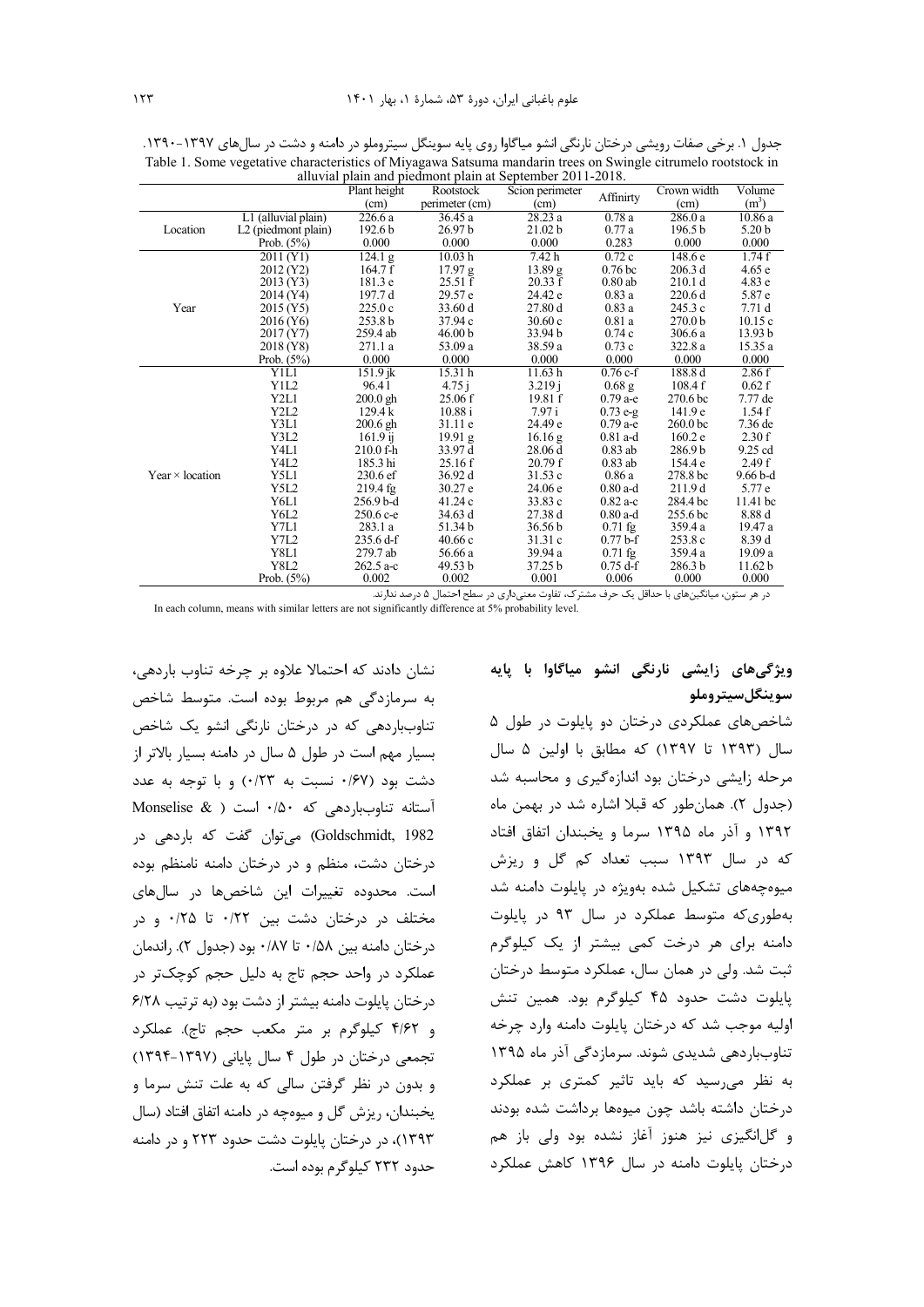جدول ۲. مقایسه میانگین اثر سال و اثر متقابل سال و مکان بر برخی صفات رویشی و زایشی درختان نارنگی انشو میاگاوا با پایه سوينگل سيتروملو .

Table 2. Mean comparison effect of year and interaction effect of year and location on some vegetative and generative characteristics of Miyagawa Satsuma mandarin trees on Swingle citrumelo.

|                        |                               | (kg/tree)<br>Yield | $\begin{array}{c} \text{Volume}\\ \text{(m}^3) \end{array}$ | TCSA<br>Rootstock T<br>(cm <sup>2</sup> ) | Scion TCSA<br>$\sin^2$     | Yield efficiency<br>(kg/m <sup>3</sup> ) | Cumulative yield<br>(kg/tree) | Alternate bearing<br>Index (%) | Teorical space<br>$(m^2$ /tree) | Teorical number | Teorical yield<br>(ton/hectar) |
|------------------------|-------------------------------|--------------------|-------------------------------------------------------------|-------------------------------------------|----------------------------|------------------------------------------|-------------------------------|--------------------------------|---------------------------------|-----------------|--------------------------------|
| Locatio                | L1 (alluvial plain)           | 53.71a             | 13.78 a                                                     | 161.54 a                                  | 95.15a                     | 4.62 b                                   | 148.62 a                      | 0.233 b                        | 13.46 a                         | 795b            | 43.70                          |
| $\blacksquare$         | L2 (piedmont plain)           | 46.84 a            | 7.43 b                                                      | 111.29 b                                  | 67.09 b                    | 6.28a                                    | 104.58 b                      | 0.668a                         | 8.71 b                          | 1421 a          | 49.22                          |
|                        | Prob. (5%)                    | 0.075              | 0.000                                                       | 0.000                                     | 0.000                      | 0.020                                    | 0.000                         | 0.000                          | 0.000                           | 0.000           | 0.162                          |
|                        | 2014 (Y1)                     | 23.18 d            | 5.87 d                                                      | 71.89 e                                   | 49.17d                     | 2.76 <sub>b</sub>                        | 23.18e                        | $\overline{a}$                 | 8.26d                           | 1692 a          | 20.64 d                        |
|                        | 2015 (Y2)                     | 37.74 c            | 7.71c                                                       | 91.60 d                                   | 63.62 c                    | 7.21a                                    | 60.92d                        | 0.552a                         | 9.37c                           | 1234 b          | 47.09 b                        |
| Year                   | 2016(Y3)                      | 66.19b             | 10.15 <sub>b</sub>                                          | 116.9c                                    | 76.56 c                    | 7.33a                                    | 126.6c                        | 0.445 b                        | 10.66 <sub>b</sub>              | 993 c           | 63.85 a                        |
|                        | 2017 (Y4)                     | 44.81 c            | 13.93 a                                                     | 172.6 <sub>b</sub>                        | 94.37b                     | 3.44 b                                   | 171.4b                        | 0.409 <sub>b</sub>             | 13.11 a                         | 866 cd          | 33.12 c                        |
|                        | 2018 (Y5)                     | 79.45 a            | 15.35 a                                                     | 229.0a                                    | 121.9 a                    | 6.52a                                    | 250.9 a                       | 0.398 <sub>b</sub>             | 14.03 a                         | 755 d           | 67.59 a                        |
|                        | Prob. (5%)                    | 0.000              | 0.000                                                       | 0.000                                     | 0.000                      | 0.000                                    | 0.000                         | 0.000                          | 0.000                           | 0.000           | 0.000                          |
|                        | <b>YIL1</b>                   | 45.36 cd           | 9.25 <sub>bc</sub>                                          | 92.41 de                                  | 63.28 ef                   | 4.94 cd                                  | 45.36 ef                      | ---                            | 11.64 b                         | 892 cd          | 38.79 d-f                      |
|                        | Y <sub>1</sub> L <sub>2</sub> | 1.02 <sub>e</sub>  | 2.49 <sub>e</sub>                                           | 51.37 f                                   | 35.07 g                    | 0.59 <sub>e</sub>                        | $1.02$ g                      | ---                            | 4.87f                           | 2493 a          | 2.49 <sub>g</sub>              |
|                        | Y2L1                          | 37.35 d            | 9.66 bc                                                     | 109.2 d                                   | 80.47 de                   | 4.00 <sub>d</sub>                        | 82.71 de                      | 0.231c                         | 11.17 b-d                       | 937 cd          | 33.78 f                        |
|                        | Y <sub>2</sub> L <sub>2</sub> | 38.13 d            | 5.77 d                                                      | 74.02 ef                                  | 46.77 fg                   | 10.43a                                   | 39.13 fg                      | 0.873a                         | 7.57 e                          | 1530b           | 60.40 <sub>bc</sub>            |
|                        | Y3L1                          | 60.56 bc           | 11.41 b                                                     | 136.1c                                    | 92.58 cd                   | $6.02b-d$                                | 143.3c                        | 0.251c                         | 11.51 bc                        | 914 cd          | 53.05 c-e                      |
|                        | Y3L2                          | 71.81 b            | 8.88 bc                                                     | 97.68 de                                  | 60.55 f                    | 8.65 ab                                  | 109.9 cd                      | 0.638 b                        | 9.79 cd                         | 1071c           | 74.66 ab                       |
| Year $\times$ location | Y4L1                          | 59.94 bc           | 19.47 a                                                     | 211.1 <sub>b</sub>                        | 109.0 bc                   | 3.24 de                                  | 203.2 b                       | 0.233c                         | 16.50 a                         | 619 d           | 36.99 ef                       |
|                        | Y4L2                          | 29.69 d<br>65.34b  | 8.38 c<br>19.09 a                                           | 134.1 c                                   | 79.74 de                   | 3.63 de                                  | 139.6c                        | 0.585 b                        | 9.72d                           | 1114c           | 29.25 f                        |
|                        | Y5L1<br>Y5L2                  |                    |                                                             | 258.9 a                                   | 130.4 a                    | 4.91 cd                                  | 268.6 a                       | 0.217c                         | 16.47 a                         | 615 d           | 55.90 cd                       |
|                        | Prob. (5%)                    | 93.56 a<br>0.000   | 11.62 <sub>b</sub><br>0.000                                 | 199.2 b<br>0.065                          | 113.3 <sub>b</sub><br>---- | 8.13 a-c<br>0.000                        | 233.2 ab                      | 0.578 b<br>0.010               | 11.60 <sub>b</sub><br>0.000     | 896 cd<br>0.000 | 79.29 a<br>0.000               |
|                        |                               |                    |                                                             |                                           |                            |                                          |                               |                                |                                 |                 |                                |

در هر ستون، میانگینهای با حداقل یک حرف مشترک، تفاوت معنیداری در سطح احتمال ۵ درصد ندارند.<br>.In each column, means with similar letters are not significantly difference at 5% probability level.

باید کمی کمتر از تعداد محاسبه شده در نظر گرفت. نتایج تجزیه میوه در شهریور ماه و نیز مهر ماه سه سال متوالی در دو منطقه دشت و دامنه (جدول های ۳ و ۴) نشان داد که میوههای دشت، وزن و عصاره بیشتر (بهترتيب ٧/۶ گرم و ۵/٨/)، پوست صافتر و شاخص برداشت بالاتری (۱/۶۴ واحد) و میوههای دامنه یوست ضخیم تر (۰/۳۵ میلی متر) و وزن پوست، مواد جامد محلول، اسیدیته قابل تیتراسیون و اسکوربیک اسید (ويتامين ث) بيشتري (بهترتيب ٨/٧/، ٢۵/، ٣٢/ و. ٢٨/۶)) داشتند. مطالعههای متعدد نشان دادهاند که اختلاف دمای روز و شب سبب بهتر شدن رنگ میوه و تجمع قند می شود. همچنین تغییرات رنگ به نوسان دمای خاک بستگی دارد ( Lado et al., 2018; Mesejo et al., 2012). در دامنه، دما در شبها همیشه کمتر از دشت میباشد بنابراین نوسانات دمای روز و شب، بیشتر و دمای خاک در دامنه کمتر است. این تحقیقات با نتایج به دست آمده در پژوهش حاضر مطابقت دارد که در آن میوههای دامنه، در همه سالهای اندازهگیری خصوصیات میوه، TSS، Ta AA بیشتری داشتند. نسبت ابعاد طول به عرض میوه در شهریور ماه در میوههای پایلوت دشت بهطور معنی

عملکرد خوب ارقام مختلف مرکبات روی پایه سوینگل سیتروملو و نیز عملکرد تجمعی بالا نسبت به پایههای دیگر در نتایج محققان متعددی گزارش شده Tazima et al., 2013; Zekri, 2008; Noda et ) al., 2001)، كه با نتايج حاصل از تحقيق حاضر مطابقت دارد. برای محاسبه عملکرد درختان در هکتار، متوسط عملکرد دو سال پایانی (یک سال کم محصول و یک سال پرمحصول) در هر منطقه در تعداد درختان در هكتار (۵۰۰ درخت) با فواصل كاشته شده (۳×۳ متر) ضرب شد که در دشت حدود ۳۱/۳ و در دامنه ۳۰/۸ تن در هکتار بود. محاسبه مساحت تئوری مورد نیاز با توجه به فاکتورهای رویشی درختان در سال یابانی (سال ۱۳۹۷) برای درختان دشت ۱۶/۴۷ و برای درختان دامنه ۱۱/۶۰ متر مربع به دست آمد (جدول ٢). در واقع مساحت مورد نياز براي درختان ۱۰ ساله نارنگی انشو میاگاوا با پایه سیتروملو در دشت حدود ۴۲ درصد بیشتر از دامنه بود؛ بنابراین با در نظر گرفتن این مساحت، تعداد تئوری درختان در هکتار در دشت ۶۱۵ و در دامنه ۸۹۶ اصله است ولی با توجه به اینکه رشد در پایلوت دامنه مانند دشت پایدار نشده بود و روند افزایشی کندی داشت تعداد درختان دامنه را

 $15f$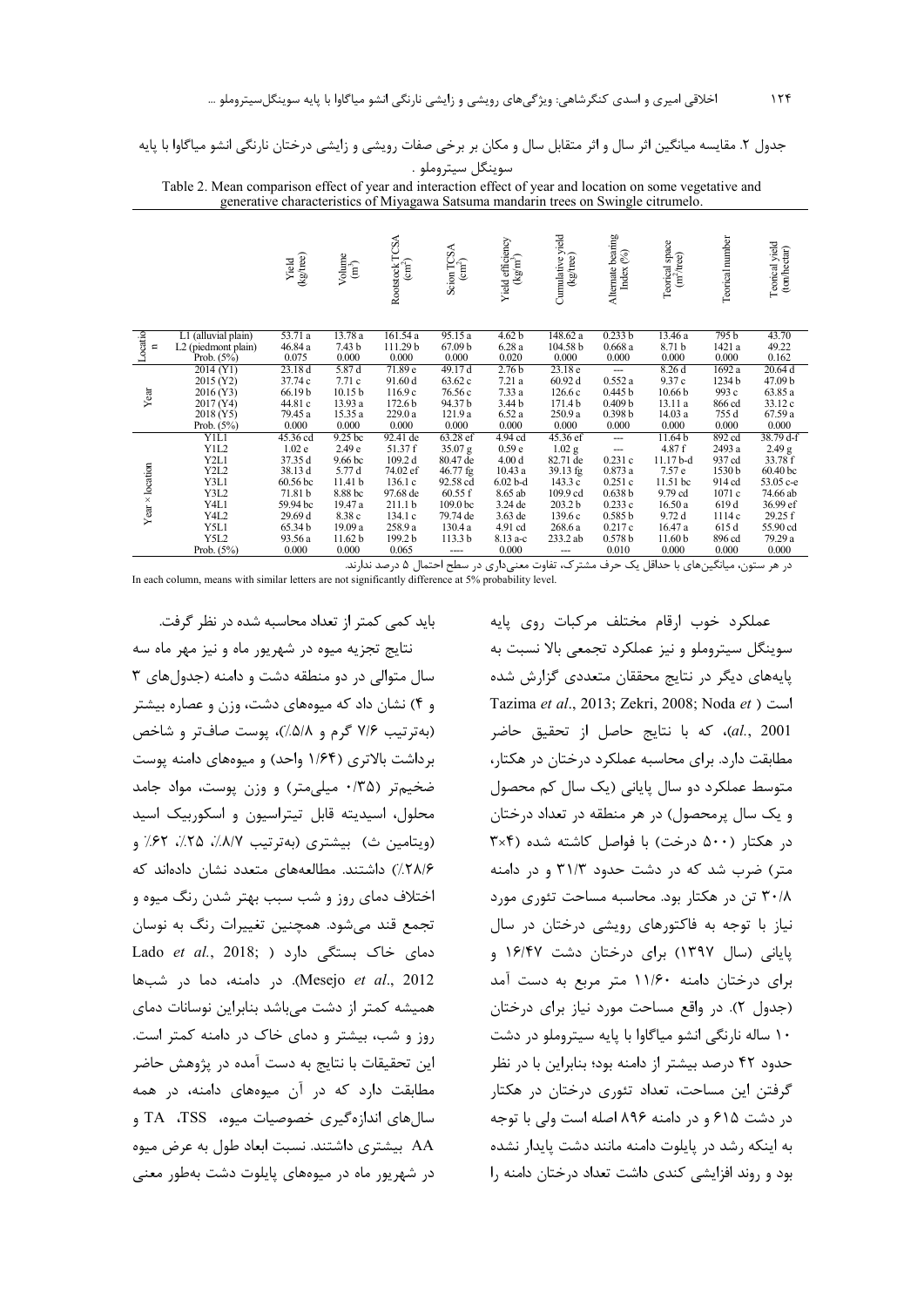میوههای پایلوت دشت بهطور معنیداری بالاتر از دامنه بود. نسبت طول به عرض میوه در طول سال های مختلف در دو مکان آزمایش بهطور مشابهی تغییر کرد و روند تغییرات آن افزایشی بود یعنی میوههای هر دو پایلوت در ابتدا پختر و به تدریج با گذشت سال ها گردتر شدند (جدول های ۳ و ۴).

داری بالاتر از دامنه بود. با در نظر گرفتن ابعاد میوه از سه جهت، میوههای پایلوت دشت در مهر ماه کرویتر و میوههای دامنه پختر بودند. شاخص برداشت (نسبت مواد جامد محلول به اسید)، هم در شهریور ماه، هم در مهر ماه، درصد عصاره میوه (نسبت میزان عصاره به وزن میوه) در شهریور ماه و pH عصاره در مهر ماه در

جدول ۳. مقایسه میانگین اثر سال و اثر متقابل سال و مکان بر برخی صفات کمی و کیفی میوه نارنگی انشو میاگاوا روی پایه سوينگل سيتروملو.

Table 3. Mean comparison effect of year and interaction effect of year and location on some quality and quantity characteristics of Miyagawa Satsuma mandarin on Swingle citrumelo rootstock.

|                 | September 10                                                                                  | Fruit weight (g) | Juice (%)                   | Peel weight/fruit weight<br>(%) | Peel diameter<br>(mm) | ۰<br>D <sub>2</sub> D <sub>1</sub> | Peel color <sup>**</sup> | Peel texture"     | ${}^{128}_{(80)}$ | $\mathbb{E} \mathbb{S}$ | TSS/TA            | $\operatorname*{Vir}C\left( \operatorname*{img}/100g\right)$ |
|-----------------|-----------------------------------------------------------------------------------------------|------------------|-----------------------------|---------------------------------|-----------------------|------------------------------------|--------------------------|-------------------|-------------------|-------------------------|-------------------|--------------------------------------------------------------|
| Locatio         | L1(alluvial plain)                                                                            | 125.9 a          | 43.91 a                     | 46.11 <sub>b</sub>              | 2.59 <sub>b</sub>     | 0.95a                              | 10.63 <sub>b</sub>       | 2.21              | 7.88 <sub>b</sub> | 1.485b                  | 5.315 a           | 38.28 b                                                      |
| $\blacksquare$  | L <sub>2</sub> (piedmont plain)<br>Prob. $(5%)$                                               | 120.2a           | 40.07 <sub>b</sub><br>0.011 | 50.05 a<br>0.020                | 3.48a<br>0.000        | 0.90 <sub>b</sub><br>0.000         | 11.06 a<br>0.013         | 2.52<br>0.083     | 10.16a<br>0.000   | 2.320a<br>0.000         | 4.501b<br>0.000   | 51.92 a<br>0.000                                             |
|                 |                                                                                               | ---              |                             |                                 |                       |                                    |                          |                   |                   |                         |                   |                                                              |
|                 | 2014 (Y1)                                                                                     | 140.9 a          | 42.73 b                     | 49.35 a                         | 3.29a                 | 0.89 <sub>b</sub>                  | 10.50 <sub>b</sub>       | 2.22 <sub>b</sub> | 8.94 ab           | 1.98a                   | 4.70 <sub>b</sub> | 47.74 a                                                      |
| Year            | 2015 (Y2)                                                                                     | 124.4 b          | 37.37 c                     | 50.57 a                         | 3.20a                 | 0.87 <sub>b</sub>                  | 11.25 a                  | 2.81 a            | 8.49 b            | 1.90a                   | 4.66 b            | 45.98 a                                                      |
|                 | 2016 (Y3)                                                                                     | 103.8c           | 45.87 a                     | 44.31 b                         | 2.62 <sub>b</sub>     | 1.02a                              | 10.78 <sub>b</sub>       | 2.06 <sub>b</sub> | 9.63a             | 1.83a                   | 5.36 a            | 41.58 b                                                      |
|                 | Prob. $(5%)$                                                                                  | 0.000            | 0.000                       | 0.013                           | 0.002                 | 0.000                              | 0.001                    | 0.005             | 0.017             | ----                    | 0.017             | 0.002                                                        |
|                 | Y1L1                                                                                          | 120.7 bc         | 47.25 a                     | 44.64 bc                        | 2.33c                 | 0.92 <sub>b</sub>                  | 9.81 d                   | 1.88 <sub>b</sub> | 8.63 <sub>b</sub> | 1.56c                   | 5.53 a            | 46.20 <sub>b</sub>                                           |
|                 | Y1L2                                                                                          | 161.0a           | 38.21 b                     | 54.06 a                         | 4.25a                 | 0.87c                              | 11.19 ab                 | 2.56a             | 9.25 <sub>b</sub> | $2.40$ ab               | 3.87 b            | 49.28 b                                                      |
|                 | Y2L1                                                                                          | 140.4 b          | 37.43 b                     | 49.92 ab                        | 2.84 c                | 0.93 <sub>b</sub>                  | 11.63a                   | 2.88a             | 6.38c             | 1.28c                   | 5.03a             | 34.76 c                                                      |
|                 | Y2L2                                                                                          | 108.5 cd         | 37.31 b                     | 51.22 a                         | 3.56 <sub>b</sub>     | 0.82d                              | 10.88 bc                 | 2.75a             | 10.60a            | 2.52a                   | 4.30 <sub>b</sub> | 57.20 a                                                      |
| Year × location | Y3L1                                                                                          | 116.6c           | 47.04 a                     | 43.76 c                         | 2.61c                 | 1.02a                              | 10.44 c                  | 1.88 <sub>b</sub> | 8.63 <sub>b</sub> | 1.62c                   | 5.39 a            | 33.88 c                                                      |
|                 | Y3L2                                                                                          | 91.0 d           | 44.70 a                     | 44.87 bc                        | 2.64c                 | 1.02a                              | 11.13 ab                 | $2.25$ ab         | 10.63a            | 2.04 <sub>b</sub>       | 5.34 a            | 49.28 b                                                      |
|                 | Prob. $(5\%)$                                                                                 | 0.000            | 0.036                       | 0.0611                          | 0.000                 | 0.000                              | 0.000                    | 0.176             | 0.001             | 0.019                   | 0.003             | 0.006                                                        |
|                 | *: Fruit longitudinal diameter / Fruit transverse diameter<br>*: قطر طولی میوه/ قطر عرضی میوه |                  |                             |                                 |                       |                                    |                          |                   |                   |                         |                   |                                                              |

\*\*: Coding with optical indexes (Stuchi et al., 2009)

\*\*: كددهی با شاخصهای چشمی (Stuchi et al., 2009)

در هر ستون، میانگینهای با حداقل یک حرف مشترک، تفاوت معنیداری در سطح احتمال ۵ درصد ندارند. In each column, means with similar letters are not significantly difference at 5% probability level.

Table 4. Mean comparison effect of year and interaction effect of year and location on some quality and quantity characteristics of Miyagawa Satsuma mandarin on Swingle citrumelo rootstock.

|                                                                               | October 1          | Fruit weight<br>(g) | Juice $^{(96)}$    | I weight/ fruit weight<br>Peel | Peel diameter (mm) | D2/D1             | Sphericity        | Peel color <sup>**</sup> | Peel texture"     | $\underset{\text{CSZ}}{\text{NS}}$ | $\mathop{\mathsf{FA}}\limits_{(\%)}$ | <b>TSSTA</b>      | $\frac{\rm Vit\,C}{\rm (mg/100\,g)}$ | E                 |
|-------------------------------------------------------------------------------|--------------------|---------------------|--------------------|--------------------------------|--------------------|-------------------|-------------------|--------------------------|-------------------|------------------------------------|--------------------------------------|-------------------|--------------------------------------|-------------------|
| cation                                                                        | L1(alluvial plain) | 142.5a              | 45.01a             | 45.31 <sub>b</sub>             | 2.53 <sub>b</sub>  | 0.96              | 0.95a             | 10.08 b                  | 1.85 <sub>b</sub> | 8.21 <sub>b</sub>                  | 0.95 <sub>b</sub>                    | 9.28a             | 53.83 <sub>b</sub>                   | 3.45a             |
|                                                                               | L2(piedmont plain) | 134.9a              | 42.53a             | 49.26a                         | 2.88a              | 0.97              | 0.90 <sub>b</sub> | 10.56a                   | 2.25a             | 10.29a                             | 1.54 a                               | 7.64 b            | 69.23 a                              | 2.95 <sub>b</sub> |
|                                                                               | Prob. $(5%)$       | 0.225               | 0.119              | 0.029                          | 0.010              | ----              | 0.000             | 0.017                    | 0.041             | 0.001                              | 0.000                                | 0.002             | 0.000                                | 0.000             |
|                                                                               | 2014 (Y1)          | 149.4a              | 43.21 b            | 48.9 a                         | 2.92a              | 0.88b             | $\overline{a}$    | 10.38 a                  | 1.94 b            | 9.38 ab                            | 1.49 a                               | 6.58 b            | 53.68 b                              | 3.36 a            |
| Year                                                                          | 2015 (Y2)          | 154.4a              | 40.97 <sub>b</sub> | 47.0a                          | $2.69$ ab          | 1.01a             | 0.94a             | 10.56a                   | 2.38 a            | 8.63 <sub>b</sub>                  | 1.43 a                               | 6.34 <sub>b</sub> | 51.26 b                              | 3.23 <sub>b</sub> |
|                                                                               | 2016 (Y3)          | 112.4b              | 47.12 a            | 45.9 a                         | 2.50 <sub>b</sub>  | 1.00a             | 0.91 <sub>b</sub> | 10.03a                   | 1.84 b            | 9.75a                              | 0.80 <sub>b</sub>                    | 12.45a            | 79.64 a                              | 3.02c             |
|                                                                               | Prob. $(5%)$       | 0.000               | 0.011              | 0.297                          | 0.100              | 0.002             | 0.001             | 0.249                    | 0.013             | 0.040                              | 0.000                                | 0.000             | 0.000                                | 0.000             |
|                                                                               | Y1L1               | 118.4b              | 45.72ab            | 46.17ab                        | $2.67$ ab          | 0.88 <sub>b</sub> | $\sim$ $\sim$     | 9.81 <sub>bc</sub>       | 1.88 ab           | 9.25 <sub>bc</sub>                 | 1.23 <sub>b</sub>                    | 7.61 b            | 50.16d                               | 3.68a             |
| $Year \times location$                                                        | Y1L2               | 180.4a              | 40.70 <sub>b</sub> | 51.59 a                        | 3.16a              | 0.88 <sub>b</sub> | ---               | 10.94 a                  | 2.00ab            | $9.50a-c$                          | 1.74a                                | 5.55 c            | 57.20 c                              | 3.04c             |
|                                                                               | Y <sub>2L1</sub>   | 177.6a              | 40.83 <sub>b</sub> | 45.36ab                        | $2.67$ ab          | 1.01a             | 0.96a             | 10.81a                   | 2.38a             | 6.88d                              | 0.95c                                | 7.31 <sub>b</sub> | 40.92 e                              | 3.55 <sub>b</sub> |
|                                                                               | Y2L2               | 131.2b              | 41.11b             | 48.71ab                        | $2.71$ ab          | 1.02a             | 0.92 <sub>b</sub> | $10.3a-c$                | 2.38a             | 10.38ab                            | 1.92a                                | 5.38 c            | 61.60c                               | 2.91 <sub>d</sub> |
|                                                                               | Y3L1               | 131.7b              | 48.47 a            | 44.40 b                        | 2.24 <sub>b</sub>  | 0.99a             | $0.94$ ab         | 9.63c                    | 1.31 <sub>b</sub> | 8.50c                              | 0.66d                                | 12.91a            | 70.40 b                              | 3.12c             |
|                                                                               | Y3L2               | 93.2c               | 45.76ab            | 47.47ab                        | 2.75a              | 1.0a              | 0.88c             | 10.44ab                  | 2.38a             | 11.00a                             | 0.95c                                | 11.99a            | 88.88 a                              | 2.92d             |
|                                                                               | Prob. $(5%)$       | 0.000               | 0.365              | -----                          | 0.259              | ----              | 0.231             | 0.003                    | 0.052             | 0.028                              | 0.004                                | ----              | 0.011                                | 0.000             |
| ★ 『Euris Louistandine』 diamonator / Euris and normal diamonator<br>1.7.1<br>. |                    |                     |                    |                                |                    |                   |                   |                          |                   |                                    |                                      |                   |                                      |                   |

\*: Fruit longitudinal diameter / Fruit transverse diameter

در هر ستون، میانگینهای با حداقل یک حرف مشترک، تفاوت معنیداری در سطح احتمال ۵ درصد ندارند.<br>.In each column, means with similar letters are not significantly difference at 5% probability level

<sup>\*:</sup> قطر طولی میوه/ قطر عرضی میوه \*\*: كددهى با شاخص هاى چشمى (Stuchi et al., 2009)

<sup>\*\*:</sup> Coding with optical indexes (Stuchi et al., 2009)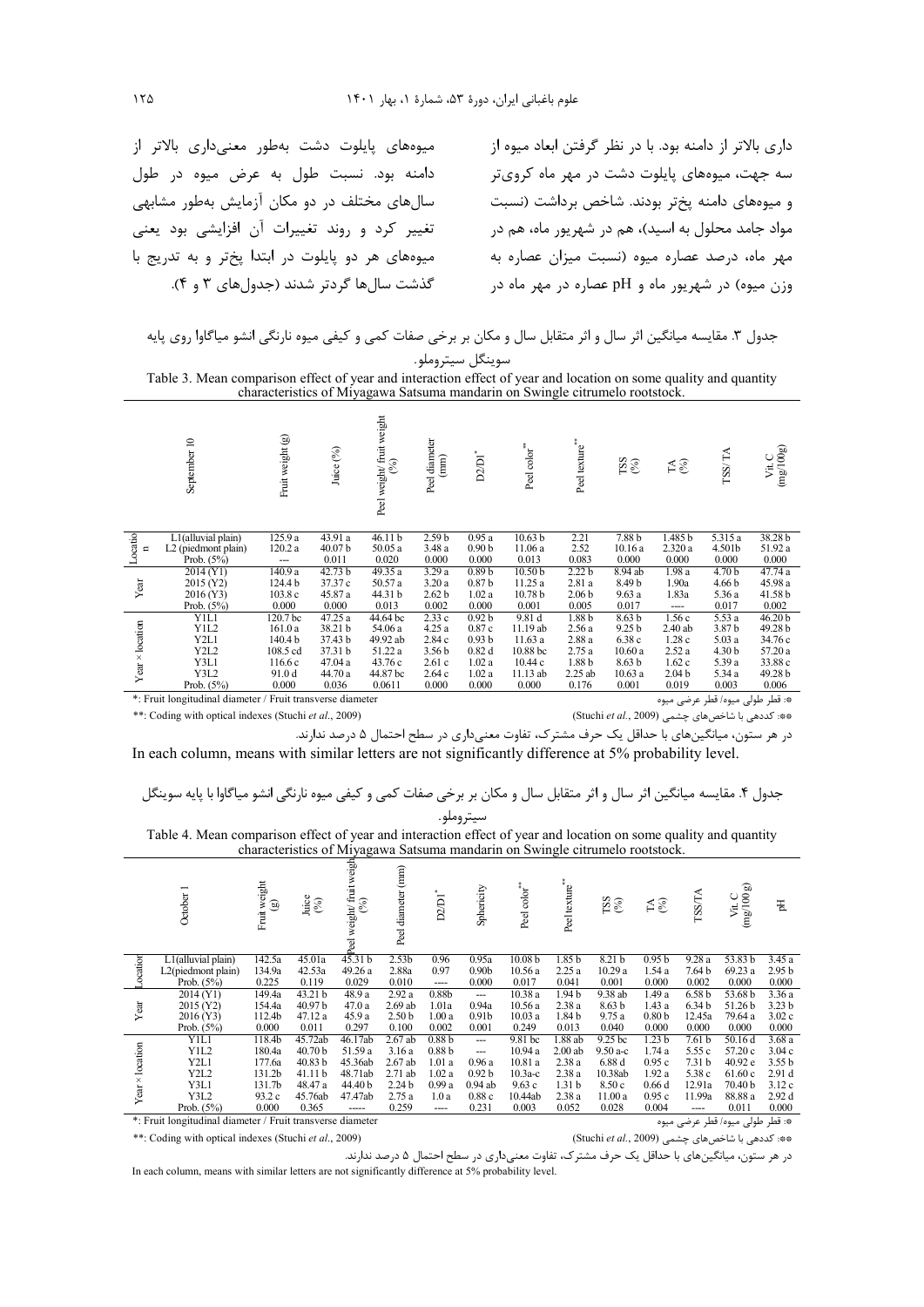سال اندکی افزایش و مقدار TA کاهش غیرمعنیداری داشته است. اثر متقابل سال و مکان نشان میدهد که این مقادیر در سه سال متوالی در هریک از مکانها تقریبا ثابت بوده است و تفاوت اصلی از پایلوتهای آزمایش ناشی شده است و در هر سه سال آزمایش، این مقادیر در پایلوت دامنه بالاتر بوده است. نسبت TSS به TA (شاخص برداشت) طی سه سال نشان داد که این نسبت در سال سوم بهطور معنیداری بیشتر از دو سال اول بوده است و بر خلاف روند قند و اسید، در هر سه سال، شاخص برداشت میوه هم در شهریور ماه و هم در مهر ماه در پایلوت دشت بالاتر از پایلوت دامنه بوده است. بهطور کلی میزان شاخص برداشت در پایلوت دشت در شهریور ماه سه سال متوالی بین ۵ تا ۵/۵ و در پایلوت دامنه بین ۳/۹ تا ۵/۳ متغیر بوده است. با توجه به استانداردهای تقریبی بلوغ میوه و میزان قابل قبول شاخص برداشت که در نارنگیهای انشو بايد ۶/۵ باشد (Unece standard, 2017) مى توان نتیجهگیری کرد که شهریور ماه زمان مناسب برداشت نارنگی انشو میاگاوا روی پایه سوینگل سیتروملو در دشت و در دامنه شرق مازندران نیست. این شاخص در مهر ماه سه سال متوالی در پایلوت دشت بین ۷/۳ تا ۱۲/۹ و در پایلوت دامنه بین ۵/۴ تا ۱۲ متغیر بوده است. در واقع می توان گفت که دامنه تغییرات در سالهای متوالی در دامنه بیشتر از دشت بوده و بالا رفتن مقدار شاخص در مهر ماه بسيار سريعتر از شهریور ماه اتفاق افتاده و نیز تفاوت عمده شاخص برداشت در سالهای متوالی در مهر ماه روی داده است (جدولهای ۳ و ۴). تاثیر پایه سیتروملو بر زمان رسیدن میوه و تاخیر شاخص برداشت روی این پایه نسبت به خویشاوندان سه برگچهای خود، گزارش شده است (Hardy, 2004) كه با نتايج اين تحقيق مطابقت دارد. رنگ و بافت پوست میوه که بر اساس کد مشاهدهای تعیین شد طی سالهای متوالی روند منظمی نداشت. اثر متقابل مکان و سال نشان میدهد که در سال ۱۳۹۳ و ۱۳۹۵ مراحل رنگگیری پوست در پایلوت دشت نسبت به دامنه پیش وتر بوده ولی در سال ۱۳۹۴، میوههای دامنه اندکی جلوتر از دشت بودہاند. مقایسه مکانھا نیز نشان مےدھد بەطور کلی

وزن ميوه، وزن پوست و قطر پوست ميوهها از سال اول تجزيه ميوه (١٣٩٣) تا سال سوم تجزيه ميوه (١٣٩۵) روند كاهشى نشان داد به عبارتى در شروع مرحله زایشی درخت، میوهها درشتتر و پوست كلفتتر بودند و به تدريج و با گذار از مرحله رويشي به زایشی، میوهها کوچکتر و پوست نازکتر شدند. به طور کلی وزن متوسط میوه در پایلوت دشت در شهریور ماه سه سال متوالی بین ۱۱۷ تا ۱۴۰ گرم و در پایلوت دامنه از ۹۱ تا ۱۶۱ گرم متغیر بوده است. همین صفت در مهر ماه در پایلوت دشت بین ۱۱۸ تا ۱۷۸ گرم و در پایلوت دامنه بین ۹۳ تا ۱۸۰ گرم متغیر بوده است. همانطور که مشاهده میشود دامنه تغییرات اندازه متوسط میوه در سالهای مختلف در پایلوت دشت، کمتر و اندازه میوهها متوسط و استانداردتر بوده است در مقابل در پایلوت دامنه، تغییرات اندازه متوسط میوه در سالهای مختلف، بیشتر و اندازه میوهها خیلی کوچک یا خیلی درشت بوده که از بازارپسندی کمتری برخوردارند. وزن پوست میوه در سالهای مختلف در مهر ماه در پایلوت دشت از ۴۴/۴۰ تا ۴۸/۷۱ و در پایلوت دامنه از ۴۷/۴۷ تا ۵۱/۵۹ درصد از وزن میوه را به خود اختصاص داد. همچنین، درصد وزن پوست میوه در مهر نسبت به شهریور ماه در میوههای دشت حدود یک درصد و در دامنه حدود سه درصد كاهش يافت. قطر پوست ميوه نیز بین ٢/٢ تا ٢/٧ میلیمتر در پایلوت دشت و بین ۲/۸ تا ۳/۲ میلی متر در مهر ماه سه سال متوالی متغیر بوده است (میوههای دامنه همواره پوست ضخیم تری از میوههای دشت داشتند). کوچکترین متوسط وزن میوه طی سه سال در سال ۱۳۹۵ در پایلوت دامنه تولید شد ولی قطر پوست آن در گروه بیشترین قطر قرار داشت. تفاوت زیاد اندازه و وزن میوه و نیز ضخامت و وزن پوست میوه در سالهای مختلف در میوههای پایلوت دامنه به دلیل ورود درختان این پایلوت به چرخه تناوبباردهی است ( Monselise & .(Goldschmidt, 1982

اندازهگیری میزان مواد جامد محلول (TSS) و اسیدیته قابل تیتراسیون (TA) در شهریور ماه و نیز در مهر ماه هر سال نشان داد که مقدار TSS در طول سه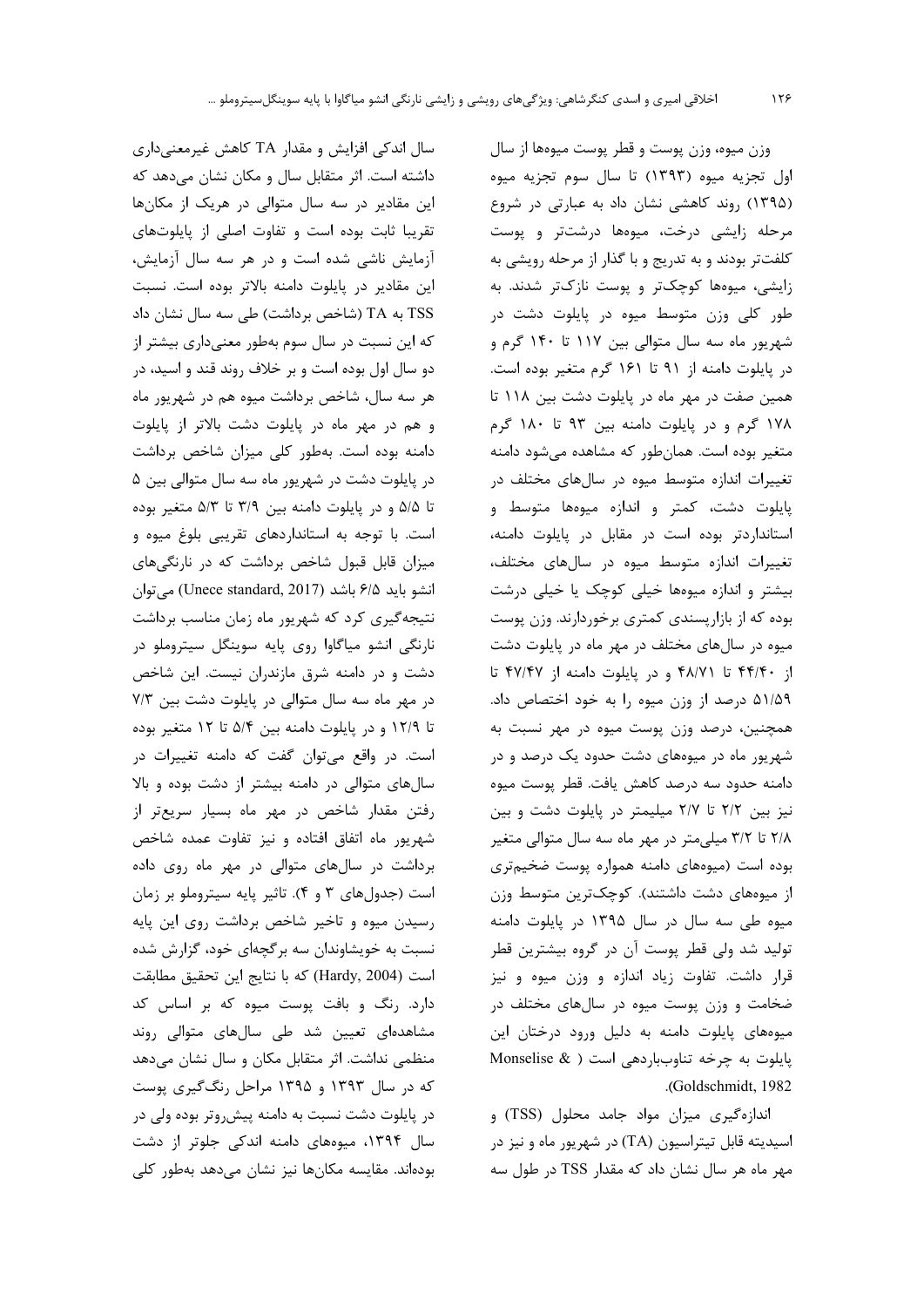در دشت و دامنه، حدود ۱۶/۵ و ۱۲ متر مربع محاسبه شد کاشت حدود ۶۰۰-۶۵۰ درخت در هکتار در دشت با فاصله حدود ۳/۵×۴/۵ متر و ۸۵۰-۸۰۰ درخت در هکتار در دامنه با فاصله حدود ۳×۳ متر برای استفاده اقتصادی بهینه از زمین پیشنهاد می شود (این فواصل پیشنهادی با رعایت مدیریت باغبانی از جمله هرس فرمدهی نهال و هرس درخت جوان در سه تا چهار سال اول پس از کاشت در زمین اصلی و همچنین هرس باردهی یا هرس زمستانه سالانه توصیه می شود). با توجه به متوسط عملکرد دو سال پایانی این آزمایش و تراکم پیشنهادی برای درختان منطقه دشت و دامنه، عملکرد تئوری در دشت حدود ۳۹ تن و در دامنه حدود ۵۱ تن در هکتار در اواخر دهه اول عمر درخت خواهد بود که برای منطقه دشت و دامنه به ترتیب حدود ۲۶ و ۶۴ درصد بیشتر از عملکرد به دست آمده با تراکم ۵۰۰ درخت در هکتار است که از نظر درآمد خالص برای باغداران منطقه بسیار قابل توجه است. البته با توجه به نتايج اين آزمايش، میوههای منطقه دشت به دلیل اندازه مناسبتر و یکنواختتر و یوست نازکتر، کیفیت ظاهری بالاتری دارند و نیز به دلیل عملکرد منظم سالانه در پایلوت دشت، باردهی سالانه باغ مرکبات در این منطقه نیز منظمتر و پایدارتر از منطقه دامنه خواهد بود.

د, پایلوت دشت، تغییر رنگ پوست هم در شهریور هم در مهر ماه زودتر از دامنه رخ داده است .(Lado et al .2012) 2018; Mesejo et al., 2012. همچنین بهطور کلی بافت پوست میوه در دشت صافتر از دامنه بوده است (Monselise & Goldschmidt, 1982). در صد عصاره میوه در سالهای مختلف از روند منظمی پیروی نکرده است ولی بهطور کلی درصد عصاره در شهریور ماه سه سال متوالی و دو پایلوت آزمایش بین ۳۷ تا ۴۷ درصد و در مهر ماه بين ۴۱ تا ۴۸ درصد بوده است (جدول های ۳ و ۴).

# نتىجەگىرى كلى

بهطورکلی نتایج این آزمایش نشان داد که درختان نارنگی انشو میاگاوا روی پایه سوینگل سیتروملو در .<br>پایلوت دشت نسبت به درختان پایلوت دامنه حجم تاج بیشتری داشتند. با در نظر گرفتن فواصل کاشته شده در این آزمایش (۴×۴ متر) و میانگین عملکرد دو سال پایانی آزمایش (سالهای هشتم و نهم بعد از کاشت در زمین اصلی: یک سال کم محصول و یک سال برمحصول) که در هر دو بابلوت حدود ۶۲ کیلوگرم در درخت بود عملکرد هکتاری حدود ۳۱ تن در هکتار بوده است. با توجه به مساحت تئوری مورد نیاز تاج درختان در سال پایانی آزمایش که به ترتیب

#### **REFERENCES**

- 1. Akhlaghi Amiri, N. (2019). Vegetative characteristics of Miyagawa Satsuma mandarin on 6 different rootstocks in East of Mazandaran. Iranian Journal of Horticultural Sciences, 50 (3), 683-69. (in Farsi).
- 2. Akhlaghi Amiri, N. (2020). Functional and qualitative indexes of Miyagawa Satsuma mandarin on six rootstocks in East of Mazandaran. Iranian Journal of Horticultural Sciences, 51 (1), 55-66. (in Farsi).
- 3. Akhlaghi Amiri, N., & Asadi Kangarshahi, A. (2020). Pruning Citrus Trees. (1<sup>st</sup> ed.). Agricultural Extension and Education Publications. (in Farsi).
- 4. Anderson P. C., & Ferguson. J. J. (2015). The Satsuma mandarin. UF IFAS Extension. University of Florida, HS 195.
- 5. Asadi Kangarshahi, A., & Akhlaghi Amiri, N. (2014). Advanced and Applied Citrus Nutrition (1th ed.). Agricultural Extension and Education Publications. (in Farsi).
- 6. Asadi Kangarshahi, A., & Akhlaghi Amiri, N. (2017). Growth trend, nutritional responses, and chlorosis degree of Satsuma mandarin in calcareous soils of East Mazandaran. Irainian Journal of Soil Research, 31 (2), 177-195. (in Farsi).
- 7. Asadi Kangarshahi, A., & Akhlaghi Amiri, N. (2018). Establishment of sustainable citrus orchard (1th ed.). Agricultural Extension and Education Publications. (in Farsi).
- $\mathbf{R}$ Asadi Kangarshahi, A., & Akhlaghi Amiri, N. (2020). Evaluation of growth rate and vegetative and physiological characteristics of satsuma mandarin on C-35 rootstock in some calcareous soils. Irainian Journal of Soil Research, 34 (2), 215-234. (In Farsi).
- 9. Bassal, M. A. (2009). Growth, yield and fruit quality of 'Marisol' clementine grown on four rootstocks in Egypt. Scientia Horticulturae, 119 (2), 132-137.